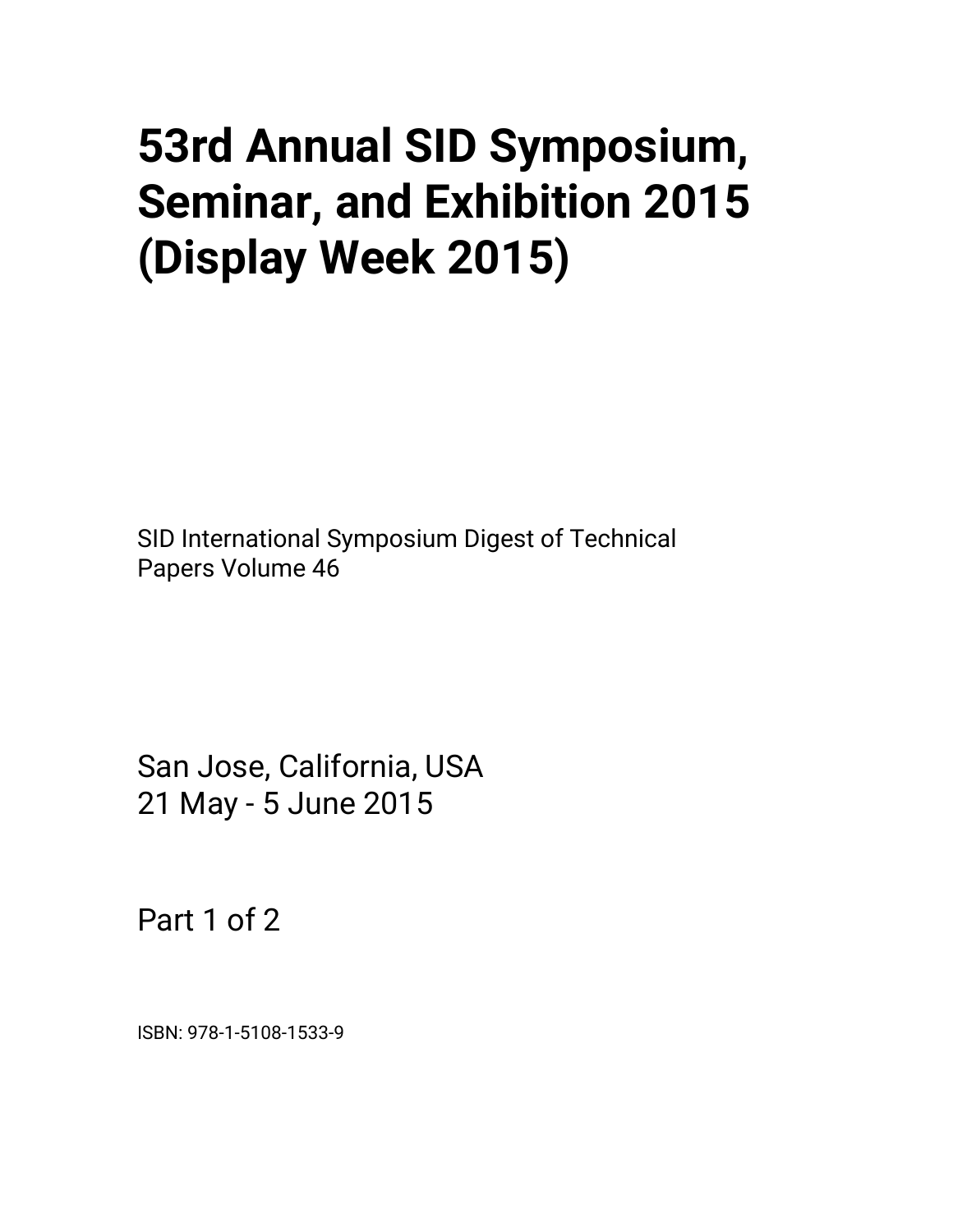**Printed from e-media with permission by:** 

Curran Associates, Inc. 57 Morehouse Lane Red Hook, NY 12571



**Some format issues inherent in the e-media version may also appear in this print version.** 

Copyright© (2015) by SID-the Society for Information Display All rights reserved.

Printed by Curran Associates, Inc. (2015)

For permission requests, please contact John Wiley & Sons at the address below.

John Wiley & Sons 111 River Street Hoboken, NJ 07030-5774

Phone: (201) 748-6000 Fax: (201) 748-6088

info@wiley.com

# **Additional copies of this publication are available from:**

Curran Associates, Inc. 57 Morehouse Lane Red Hook, NY 12571 USA Phone: 845-758-0400 Fax: 845-758-2633 Email: curran@proceedings.com Web: www.proceedings.com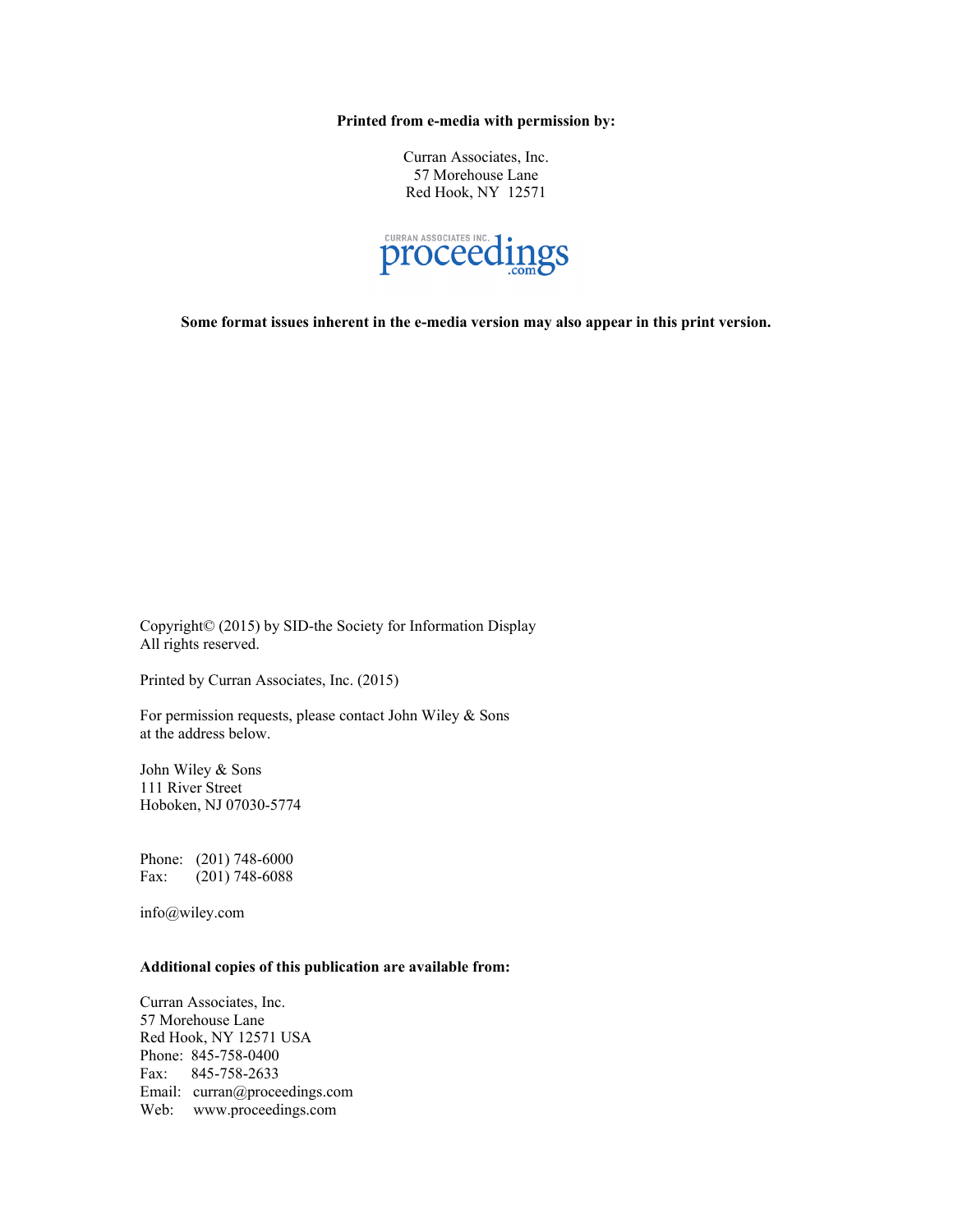# **TABLE OF CONTENTS**

# **PART 1**

# **BOOK 1**

# **SESSION 3: WEARABLE DISPLAY SYSTEMS**

| Zhenyue Lou, Fenglin Peng, Haiwei Chen, Minggang Hu, Shin-Tson Wu                                                    |  |
|----------------------------------------------------------------------------------------------------------------------|--|
|                                                                                                                      |  |
| Tallis Chang, Edward Chan, John Hong, Cheonhong Kim, Jian Ma, Yaoling Pan, Rob Van Lier, Bing Wen, Lixia Zhou, Pavan |  |
| Mulabagal                                                                                                            |  |

# **SESSION 4: FLEXIBLE-DISPLAY MANUFACTURINGS**

| 4.1: Distinguished Paper: Apparatus for Manufacturing Flexible OLED Displays: Adoption of Transfer                                                                                       |  |
|------------------------------------------------------------------------------------------------------------------------------------------------------------------------------------------|--|
|                                                                                                                                                                                          |  |
| Satoru Idojiri, Masakatsu Ohno, Koichi Takeshima, Seiji Yasumoto, Masataka Sato, Naoya Sakamoto, Kenichi Okazaki, Kohei<br>Yokoyama, Shingo Eguchi, Yoshiharu Hirakata, Shunpei Yamazaki |  |
|                                                                                                                                                                                          |  |
| Yen-Huei Lai, Wan-Tsang Wang, Chia-Hsun Tu, Keh-Long Hwu, Hsueh-Hsing Lu, Lee-Hsun Chang, Yu-Hsin Lin                                                                                    |  |
|                                                                                                                                                                                          |  |
| Shun-Ping Chiao, To-Cheng Fan, Chun-Hsiang Chan, Chi-Hong Liao, Ying-Hui Lai, Jen-Kuei Lu, Norio Sugiura                                                                                 |  |
|                                                                                                                                                                                          |  |
| Tadahiro Furukawa, Shizuo Tokito                                                                                                                                                         |  |

#### **SESSION 5: IMAGE QUALITY OF DISPLAYS**

| Satoru Kubota, Yuzo Hisatake, Tetsuya Kawamura, Masanori Takemoto |  |
|-------------------------------------------------------------------|--|
|                                                                   |  |
| Minari Tada, Keita Hirai, Takahiko Horiuchi                       |  |
|                                                                   |  |
| Andrew B Watson, Albert J. Ahumada                                |  |
|                                                                   |  |
| Hui-Chun Lin, Pei-Li Sun, Chao-Hua Wen, Sheng-Po Wang             |  |

# **SESSION 6: NOVEL DISPLAY APPLICATIONS I**

| Philippe Coni, Jean-Noël Perbet, Lionel Augros, Jean Christophe Abadie, Yves Sontag                           |  |
|---------------------------------------------------------------------------------------------------------------|--|
| 6.2: Hybrid-Type Temperature Sensors Using Thin-Film Transistors: Characteristic Comparion of n, p., and Pin- |  |
|                                                                                                               |  |
| Katsuya Kito, Hisashi Hayashi, Shuhei Kitajima, Tokiyoshi Matsuda, Mutsumi Kimura                             |  |
|                                                                                                               |  |
| Feixia Wang, Yuning Zhang, Jieyu Wang, Xiaohua Li                                                             |  |
|                                                                                                               |  |
| Viacheslav Chesnokov, Michael Tusch, Thorsten Steder, Varuna De Silva                                         |  |

#### **SESSION 7: OLED DRIVING TECHNIQUES**

| Hong-Jae Shin, Shinji Takasugi, Kwang-Mo Park, Soo-Hong Choi, Yun-Sik Jeong, Byung-Chan Song, Han-Seop Kim, Chang-Ho |    |
|----------------------------------------------------------------------------------------------------------------------|----|
| Oh. Byung-Chul Ahn                                                                                                   |    |
|                                                                                                                      |    |
| Nack-Hyeon Keum, Kyonghwan Oh, Seong-Kwan Hong, Oh-Kyong Kwon                                                        |    |
| 7.3: Depletion-Mode Oxide-TFT Shift Register with Wide Operating Frequency Range for AMOLED Displays                 |    |
| Inhyo Han, Eunii Song, Byeonguk Kang, Kilhwan Oh, Bumsik Kim, Changho Oh, Byungchul Ahn, Hyoungsik Nam               |    |
| 7.4: A Slim Border Design for Wearable Display: Using Novel P-Type Shift Register and Optimal Lavout                 |    |
|                                                                                                                      | 64 |
| Vung Shang Tsai, Chun Van Liu, China Chigh Tsang, Li Wai Shih                                                        |    |

*Yung-Sheng Tsai, Chun-Yen Liu, Ching-Chieh Tseng, Li-Wei Shih*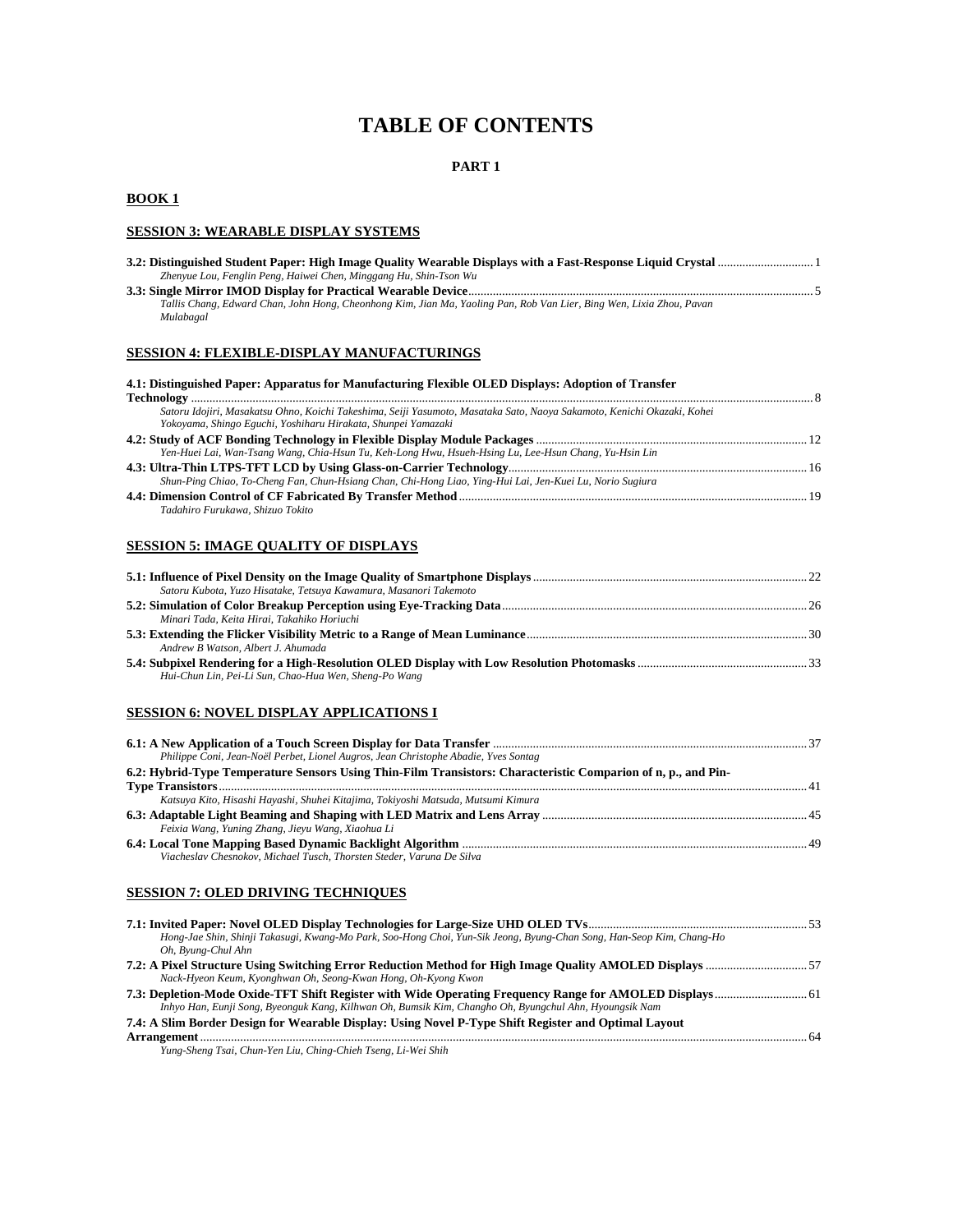# **SESSION 8: QUANTUM-DOT MATERIALS**

| Masaki Hasegawa, Yuki Hirayama, Stephan Dertinger                                                            |  |
|--------------------------------------------------------------------------------------------------------------|--|
|                                                                                                              |  |
| Ehud Shaviv, Denis Glozman, Yossi Bonfil, Uri Banin, Shlomo Amir                                             |  |
|                                                                                                              |  |
| Jesse R. Manders, Lei Qian, Alexandre Titov, Jake Hyvonen, Jean Tokarz-Scott, Jiangeng Xue, Paul H. Holloway |  |

# **SESSION I1: IMAGING TECHNOLOGIES AND APPLICATIONS I**

| Kurt Akeley                                                                                                                            |  |
|----------------------------------------------------------------------------------------------------------------------------------------|--|
|                                                                                                                                        |  |
| Honam Kwon, Machiko Ito, Yuko Kizu, Yukio Kizaki, Mitsuyoshi Kobayashi, Risako Ueno, Kazuhiro Suzuki, Hideyuki Funaki,<br>Yutaka Nakai |  |
|                                                                                                                                        |  |
| Achintya K. Bhowmik, Selim Benhimane, Gershom Kutliroff, David Molyneaux, Blake C. Lucas, Chaim Rand, Hon Pong Ho                      |  |
|                                                                                                                                        |  |
| Saurabh Gupta, Ross Girshick, Pablo Arbeláez, Jitendra Malik                                                                           |  |

# **SESSION 9: WEARABLE DISPLAYS: DIRECT VIEWS**

| Zhenan Bao, Minggian He                                                                                                                                      |  |
|--------------------------------------------------------------------------------------------------------------------------------------------------------------|--|
|                                                                                                                                                              |  |
| Tao Wang, Song Zhang, Tao Sun, Xiao-Bo Du, Jing Gao, Wei-Feng Zhou, Da-Wei Wang                                                                              |  |
|                                                                                                                                                              |  |
| Wen-Yuan Li, Pin-Hsiang Chiu, Tai-Hsiang Huang, Jen-Kuei Lu, Yi-Hsiang Lai, Yu-Sheng Huang, Chin-Tang Chuang, Cheng-Nan<br>Yeh, Norio Sugiura                |  |
|                                                                                                                                                              |  |
| Hideki Ohmae, Yoshihiro Tomita, Mitsuhiro Kasahara, Jeroen Schram, Edsger Smits, Jeroen Van Den Brand, Frederick Bossuyt,<br>Jan Vanfleteren, Johan De Baets |  |

#### **SESSION 10: OLED ENCAPSULATION AND RELIABILITY**

| 10.1: Invited Paper: Roll-to-Roll Manufacturing of Functional Substrates and Encapsulation Films for Organic            |  |
|-------------------------------------------------------------------------------------------------------------------------|--|
|                                                                                                                         |  |
| John Fahlteich, Cindy Steiner, Michiel Top, David Wynands, Tomasz Wanski, Stefan Mogck, Esra Kucukpinar, Sabine Amberg- |  |
| Schwab, Christine Boeffel, Nicolas Schiller                                                                             |  |
|                                                                                                                         |  |
| Jyrki Kimmel, Juha Nikkola, Lea Räsänen, Pia Willberg-Keyriläinen, Heikki Viljanen, Mika Paajanen                       |  |
|                                                                                                                         |  |
| Hojoong Kim, Chanhyuk Jung, Jang-Yeon Kwon, Songkuk Kim                                                                 |  |
| 10.4: Non-Contact Current Measurements for AMOLED Backplanes Using Electron-Beam-Induced Plasma                         |  |
| <b>Probes</b>                                                                                                           |  |
| Ned Saleh, Enrique Sterling, Daniel Toet                                                                                |  |
|                                                                                                                         |  |

# **SESSION 11: HUMAN FACTORS AND APPLICATIONS**

| 11.1: Invited Paper: Brain-Display Interaction and Its Biomedical Application Using Steady-State Visual Evoked |  |
|----------------------------------------------------------------------------------------------------------------|--|
| 122                                                                                                            |  |
| Fang-Cheng Lin, Yu-Yi Chien, John K Zao, Yi-Pai Huang, Yijun Wang, Tzyy-Ping Jung, Han-Ping D. Shieh           |  |
|                                                                                                                |  |
| Takashi Shibata, Yoshiki Ishihara, Kazunori Satou                                                              |  |
|                                                                                                                |  |
| Kyeong Ah Jeong, Nooree Na, Hyeon-Jeong Suk                                                                    |  |
| Bochao Zou, Yue Liu, Yongtian Wang                                                                             |  |

# **SESSION 12: NOVEL DISPLAY APPLICATIONS II**

| Brian A. Barsky                                                                                                       |  |
|-----------------------------------------------------------------------------------------------------------------------|--|
|                                                                                                                       |  |
| Jun Ishikawa, Teppei Oguni, Kazuhei Narita, Aya Hitotsuyanagi, Masaki Yamakaji, Jumpei Momo, Takuya Hirohashi, Yusuke |  |
| Yoshitani, Hiromi Nowatari, Tatsuyoshi Takahashi, Tsunenori Suzuki, Satoshi Seo, Minoru Takahashi, Shunpei Yamazaki   |  |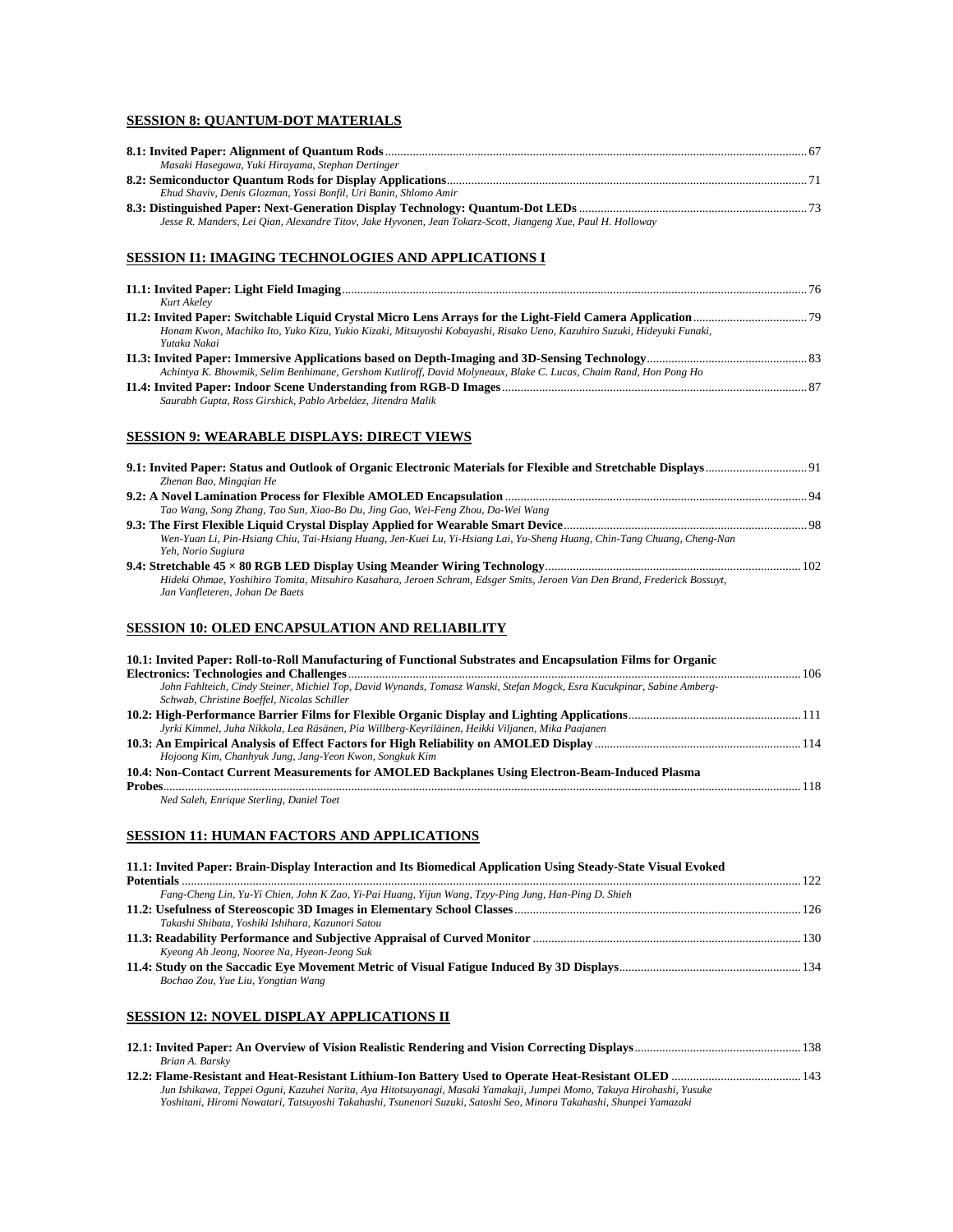| Sihui He, Jiyu Fang, Shin-Tson Wu |  |  |
|-----------------------------------|--|--|
|                                   |  |  |

# **SESSION 13: ADVANCED DISPLAYS AND IMAGINGS**

| Chen Su, Qing Zhong, Chao Yu, Haifeng Li, Xu Liu                                                                                                              |  |
|---------------------------------------------------------------------------------------------------------------------------------------------------------------|--|
|                                                                                                                                                               |  |
| Young Ju Jeong, Hyun Sung Chang, Yang Ho Cho, Dongkyung Nam, C.-C. Jay Kuo                                                                                    |  |
| 13.4: An Electro-Optical Transfer Function with Improved Uniformity of Palette Color Distribution in Absolute                                                 |  |
| Senfar Wen                                                                                                                                                    |  |
| 13.5L: Late-News Paper: A Simple Pixel Circuit for Ultra High Resolution Active Matrix OLED-on-Silicon                                                        |  |
|                                                                                                                                                               |  |
| Sang-Woon Hong, Bong-Choon Kwak, Jun-Seok Na, Seong-Kwan Hong, Oh-Kyong Kwon                                                                                  |  |
| <b>SESSION 14: PHOTOLUMINESCENT QUANTUM DOTS</b>                                                                                                              |  |
| Nigel L. Pickett, James A. Harris, Nathalie C. Gresty                                                                                                         |  |
| Seth Coe-Sullivan                                                                                                                                             |  |
| Jian Chen, Steve Gensler, Jason Hartlove, Jeff Yurek, Ernie Lee, James Thielen, John Van Derlofske, James Hillis, Gilles Benoit,<br>Josh Tibbits, Art Lathrop |  |
| <b>SESSION I2: IMAGING TECHNOLOGIES AND APPLICATIONS II</b>                                                                                                   |  |
| Gordon Wetzstein                                                                                                                                              |  |
| <b>SESSION I2: NOVEL DISPLAY APPLICATIONS II</b>                                                                                                              |  |
| $Iovca E$ Earrall Brian A Wandell                                                                                                                             |  |

| Joyce E. Farrell, Brian A. Wandell                                                                             |     |
|----------------------------------------------------------------------------------------------------------------|-----|
| 12.3: Invited Paper: Computational Diffractive Sensing and Imaging: Using Optics for Computing and Computing   |     |
|                                                                                                                | 184 |
| David G. Stork, Patrick R. Gill                                                                                |     |
| 12.4: Invited Paper: Rethinking the Imaging Pipeline for Energy-Efficient Privacy-Preserving Continuous Mobile |     |
| Vision                                                                                                         | 187 |
| Robert Likamwa, Yunhui Hou, Peter Y. Washington, Lin Zhong                                                     |     |

# **SESSION 15: APPLIED VISION AND APPLICATIONS OF WEARABLE DISPLAYS**

| Rigo Herold, Falk Weidenmüller, Markus Penzel, Matthias Ebert                                                                                            |  |
|----------------------------------------------------------------------------------------------------------------------------------------------------------|--|
|                                                                                                                                                          |  |
| Takashi Oku, Katsuyuki Akutsu, Mieko Kuwahara, Takuji Yoshida, Eisaku Kato, Kazuma Aiki, Ikuo Matsumura, Satoshi Nakano,<br>Akio Machida, Hiroshi Mukawa |  |
|                                                                                                                                                          |  |
| Youngshin Kwak, Hyeyoung Ha, Sooyeon Lee, Hyosun Kim, Young-Jun Seo, Byungchoon Yang                                                                     |  |
|                                                                                                                                                          |  |
| Jun Ding, Qing Zhong, Mali Liu, Haifeng Li, Xu Liu                                                                                                       |  |
|                                                                                                                                                          |  |
| Philipp Wartenberg, Bernd Richter, Stephan Brenner, Michael Thomschke, Karsten Fehse, Judith Baumgarten, Uwe Vogel                                       |  |

# **SESSION 16: OLED DEPOSITION AND PATTERNING**

| 16.1: Invited Paper: Measurement Methods for Quality Control of Coating Uniformity in Solution-Processed            |     |
|---------------------------------------------------------------------------------------------------------------------|-----|
|                                                                                                                     |     |
| Ian Parker, Andrew Johnson, Kyle Frischknecht, Matthew Stainer                                                      |     |
| 16.2: Invited Paper: Electroforming Technology for Manufacturing Thin Metal Masks with Very Small Apertures         |     |
|                                                                                                                     | 211 |
| Sundaram N. Kumar, Robin John, Scott Lauer, Whit Little, Bob Daul                                                   |     |
|                                                                                                                     |     |
| Pawel E. Malinowski, Tunghuei Ke, Atsushi Nakamura, Ting-Yu Chang, Pritesh Gokhale, Sören Steudel, Dimitri Janssen, |     |
| Yoshitaka Kamochi, Ichiro Koyama, Yu Iwai, Paul Heremans                                                            |     |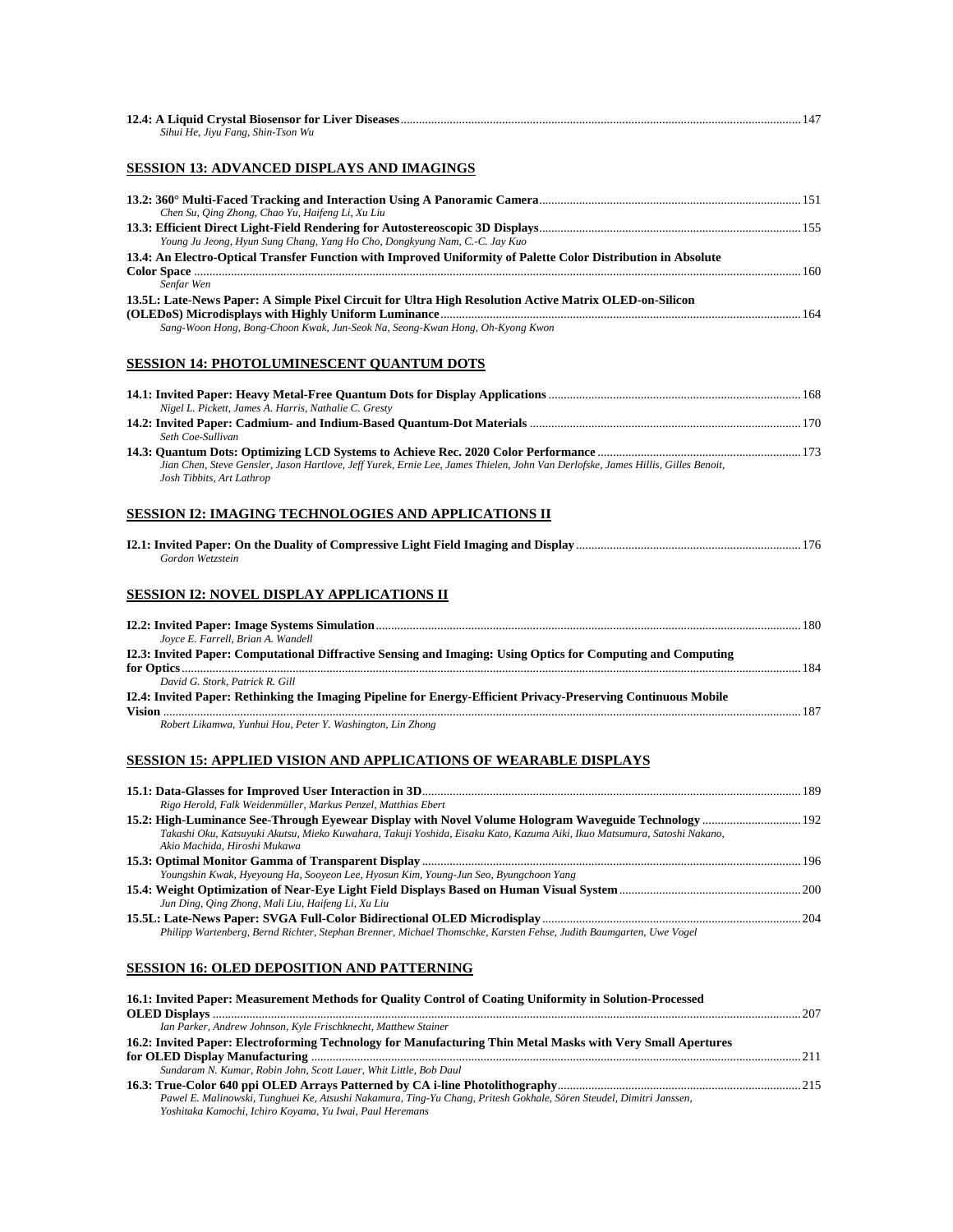| Takashi Minakata, Mitsuru Tanamura, Yasuhiro Mitamura, Masayuki Imashiro, Akira Horiguchi, Akira Sugimoto, Masahiko |  |
|---------------------------------------------------------------------------------------------------------------------|--|
| Yamashita, Kento Ujiive, Satoshi Sunahiro, Yukito Yada, Nobuki Ibaraki, Hiroshi Tomiyasu                            |  |
|                                                                                                                     |  |

# **SESSION 17: COLOR APPEARANCE OF DISPLAYS**

| James M. Hillis, James Thielen, Josh Tibbits, Art Lathrop, Dave Lamb, John Van Derlofske |  |
|------------------------------------------------------------------------------------------|--|
|                                                                                          |  |
| Miyoshi Ayama, Takashi Fuseda, Toshiya Hamano, Tomoharu Ishikawa                         |  |
|                                                                                          |  |
| Haomiao Jiang, Brian A. Wandell, Joyce E. Farrella                                       |  |
| Chia-Wei Hsu, Ji-Yuan Huang, Hung-Shing Chen, Pei-Li Sun, Ronnier Luo                    |  |

# **SESSION 18: APPLICATIONS OF FLEXIBLE DISPLAY TECHNOLOGY**

| Cheng-Chung Lee, Jia-Chong Ho, Glory Chen, Ming-Hua Yeh, Janglin Chen                                                   |  |
|-------------------------------------------------------------------------------------------------------------------------|--|
|                                                                                                                         |  |
| Asad Khan, Erica Montbach                                                                                               |  |
|                                                                                                                         |  |
| Kazunori Watanabe, Yuji Iwaki, Yutaka Uchida, Daiki Nakamura, Hisao Ikeda, Hiroyuki Miyake, Yoshiharu Hirakata, Shunpei |  |
| Yamazaki, Masahiro Katayama, Takayuki Cho                                                                               |  |
|                                                                                                                         |  |
| Kei Takahashi, Takehisa Sato, Roh Yamamoto, Hideaki Shishido, Toshiyuki Isa, Shingo Eguchi, Hiroyuki Miyake, Yoshiharu  |  |
| Hirakata, Shunpei Yamazaki, Rai Sato, Hironori Matsumoto, Naomi Yazaki                                                  |  |

# **SESSION 19: IMAGE PROCESSING FOR DISPLAY ENHANCEMENT**

| Yongduck Ahn, Suk-Ju Kang                                                                                     |     |
|---------------------------------------------------------------------------------------------------------------|-----|
| 19.2: Distinguished Student Paper: Compensation of OLED I-V-Drift for Suppressing Image Sticking in A Digital |     |
|                                                                                                               | 258 |
| Pascal Volkert, Chihao Xu                                                                                     |     |
|                                                                                                               |     |
| Chunhui Cui, Rui Bao, Shuda Yu, Huafu Mai, Mao Ye                                                             |     |

#### **SESSION 20: ELECTROLUMINESCENT QUANTUM DOTS**

| Poopathy Kathirgamanathan, Lisa Bushby, Muttulingam Kumaraverl, Seenivasagam Ravichandran, Siva Surendrakumar                                                                                                 |     |
|---------------------------------------------------------------------------------------------------------------------------------------------------------------------------------------------------------------|-----|
|                                                                                                                                                                                                               |     |
| Yajie Dong, Jean-Michel Caruge, Zhaogun Zhou, Charles Hamilton, Zoran Popovic, John Ho, Matthew Stevenson, Guo Liu,<br>Vladimir Bulovic, Moungi Bawendi, Peter T. Kazlas, Jonathan Steckel, Seth Coe-Sullivan |     |
| 20.3: Optimizing the Balance of Holes and Electrons in Inverted Quantum Dot Light-Emitting Diodes by Inserting                                                                                                |     |
|                                                                                                                                                                                                               | 274 |
| Yibin Jiang, Haoning Tang, Shuming Chen, Hoi-Sing Kwok                                                                                                                                                        |     |
| Hyo-Min Kim, Jeong-Gi Kim, Ji-Eun Lee, Jin Jang                                                                                                                                                               |     |

# **SESSION I3: ADVANCED DISPLAYS AND IMAGING**

| Martin S. Banks                                                                                                  |      |
|------------------------------------------------------------------------------------------------------------------|------|
|                                                                                                                  |      |
| Si Ying Hu, James Baldwin, Armand Niederberger, David Fattal                                                     |      |
| 13.3: Invited Paper: Immersive Virtual Reality on the Desktop — System Integration of a Stereoscopic Display and |      |
|                                                                                                                  | -290 |
| David Chavez                                                                                                     |      |
|                                                                                                                  |      |
| James L. Helman                                                                                                  |      |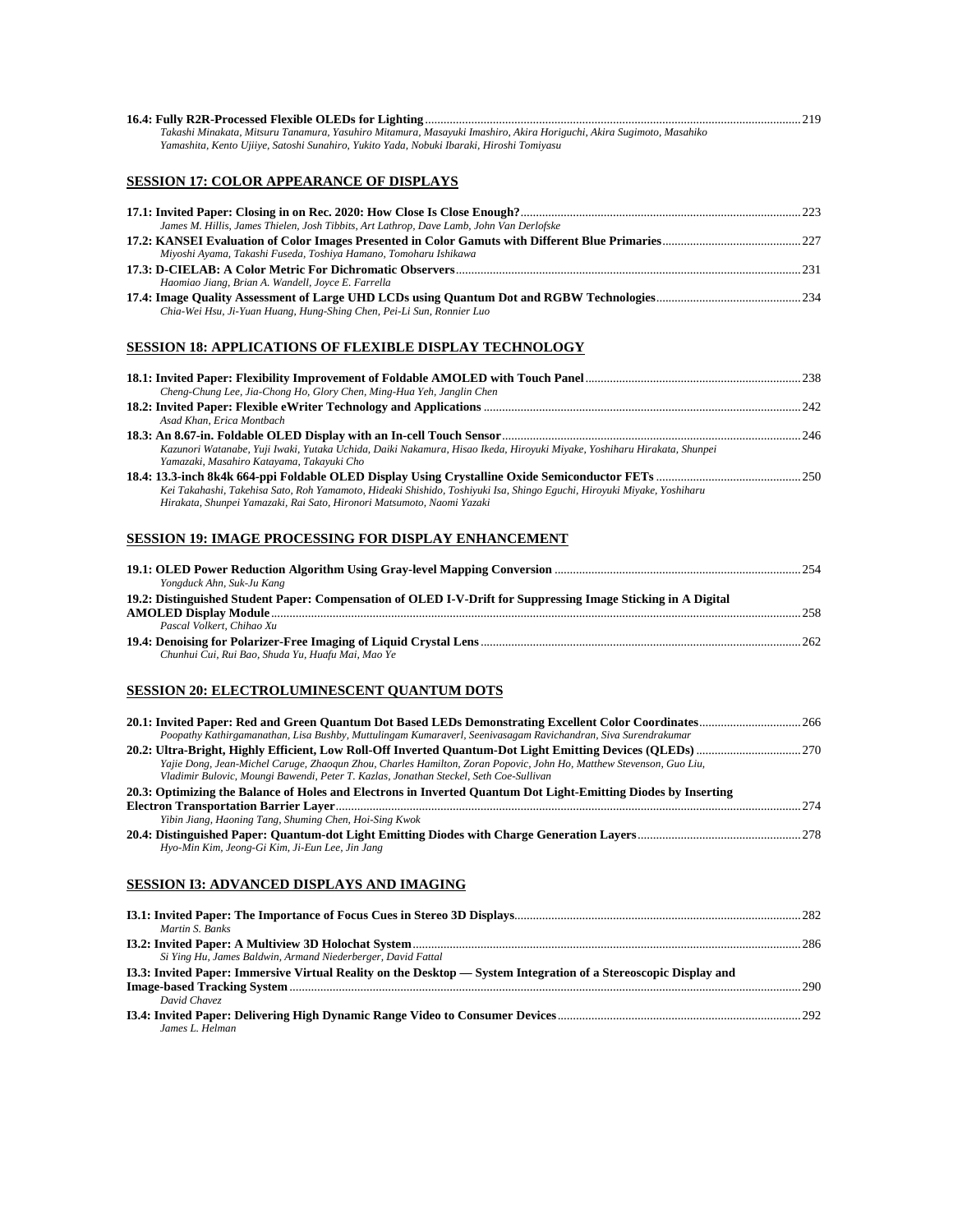# **SESSION 21: OXIDE-TFT MANUFACTURING**

| Gang Yu, Chan-Long Shieh, Tian Xiao, Karman Lee, Fatt Foong, Guangming Wang, Juergen Musolf, Zhao Chen, Frankie Chang,                                                                 |  |
|----------------------------------------------------------------------------------------------------------------------------------------------------------------------------------------|--|
| Kristoffer Ottosson, Jung-Woo Park, Jason Chen, Chen-Yue Li<br>Shinji Matsumoto, Ryoichi Saotome, Yukiko Hirano, Yuji Sone, Sadanori Arae, Minehide Kusayanagi, Yuki Nakamura, Naoyuki |  |
| Ueda, Katsuyuki Yamada                                                                                                                                                                 |  |
| Joon-Young Yang, Sung-Hoon Jung, Chang-Seung Woo, Ju-Yun Lee, Myungchul Jun, In-Byeong Kang, Jung-Ho Park                                                                              |  |
|                                                                                                                                                                                        |  |
| David M. Lynch, Bin Zhu, Barnaby D. A. Levin, David A. Muller, Dieter G. Ast, Raymond G. Greene, Michael O. Thompson                                                                   |  |
| <b>SESSION 22: OLED MATERIALS I</b>                                                                                                                                                    |  |
| Keiji Okinaka, Takeshi Ikeda, Masayuki Mitsuya, Hiroyuki Saito, Hirokatsu Ito, Masahiro Kawamura, Hitoshi Kuma                                                                         |  |
| Tae Hyung Kim, Ho Cheol Park, Chang-Jun Lee, Young-Bae Kim, Hoe-Moon Kim                                                                                                               |  |
| 22.3: CbzTAZ Hosts in Blue Organic Light Emitting Devices Perform a High Current Efficiency More than 50                                                                               |  |
| Tien-Lung Chiu, Shin-Ren Chen, Yu-Shuan Hsieh, Man-Kit Leung, Po-Sheng Wang, Jiun-Haw Lee, Hsin-Chia Ho                                                                                |  |
| 22.4: Synthesis of Host Materials for Blue Phosphorescent Organic Light Emitting Diodes (OLEDs) with High                                                                              |  |
| Sung Yong Byeon, Seok Ho Hwang, Oh Young Kim, Jun Yeob Lee                                                                                                                             |  |
| <b>SESSION 23: E-PAPER</b>                                                                                                                                                             |  |
|                                                                                                                                                                                        |  |
| Mark Goulding, Nathan Smith, Louise Farrand, Claire Topping, Sarah Norman, Annabelle Sauter, Guy Cooper, Heui Seok Jin, Ji<br>Young Lee                                                |  |
| 23.2: Predicting the Viewing Direction Performance of E-paper Displays with Front Light under Ambient                                                                                  |  |
| Dirk Hertel, John Penczek                                                                                                                                                              |  |
|                                                                                                                                                                                        |  |
| Clinton Braganza, Erica Montbach, Asad Khan, J. William Doane                                                                                                                          |  |
| Tomoaki Sawada, Takatoshi Abe, Shingo Yoshioka, Takashi Kitamura, Taku Nakamura, Norihisa Kobayashi                                                                                    |  |
| <u>SESSION 24: 3D LIGHT-FIELD DISPLAYS AND IMAGING</u>                                                                                                                                 |  |
| Kathrin Berkner, Ivana Toši, Wanmin Wu, Lingfei Meng, Noah Bedard, Nikhil Balram                                                                                                       |  |
|                                                                                                                                                                                        |  |
| Chen Su, Qing Zhong, Liang Xu, Haifeng Li, Xu Liu                                                                                                                                      |  |
| Qing Zhong, Haifeng Li, Xu Liu, Beishi Chen, Liang Xu                                                                                                                                  |  |
| 24.4: Distinguished Student Paper: Floating 3D Image for High Resolution Portable Device Using Integral                                                                                |  |
| Chih-Wei Shih, Jia-Hong Wang, Chih-Hung Ting, Yi-Pai Huang                                                                                                                             |  |
| <b>SESSION 25: LASER-PHOSPHOR LIGHT SOURCES FOR PROJECTORS</b>                                                                                                                         |  |
|                                                                                                                                                                                        |  |
| Gregory Niven, Peter Ludé, Jan Daem, Heidi Hoffman                                                                                                                                     |  |
| Yuki Maeda, Yutaka Imai, Masahiro Ishige, Izushi Kobayashi, Kojiro Murakami, Takahiro Mochizuki, Tsuneharu Nomura, Hiroki                                                              |  |
| Kikuchi                                                                                                                                                                                |  |
|                                                                                                                                                                                        |  |
| Nayef Abu-Ageel, Atef Abu-Ageel                                                                                                                                                        |  |
| Kenneth Li                                                                                                                                                                             |  |
| 26.1: Invited Paper: Quantum Photonic Imager (QPI): A Novel Display Technology that Enables More than 3D                                                                               |  |
| Hussein S. El-Ghoroury, Chih-Li Chuang, Zahir Y. Alpaslan                                                                                                                              |  |
| 26.2: Invited Paper: High Brightness, Emissive Microdisplay by Integration of III-V LEDs with Thin Film Silicon                                                                        |  |
| Brian R. Tull, Zeynep Basaran, Dafna Gidony, Alexander B. Limanov, James S. Im, Ioannis Kymissis, Vincent W. Lee                                                                       |  |
|                                                                                                                                                                                        |  |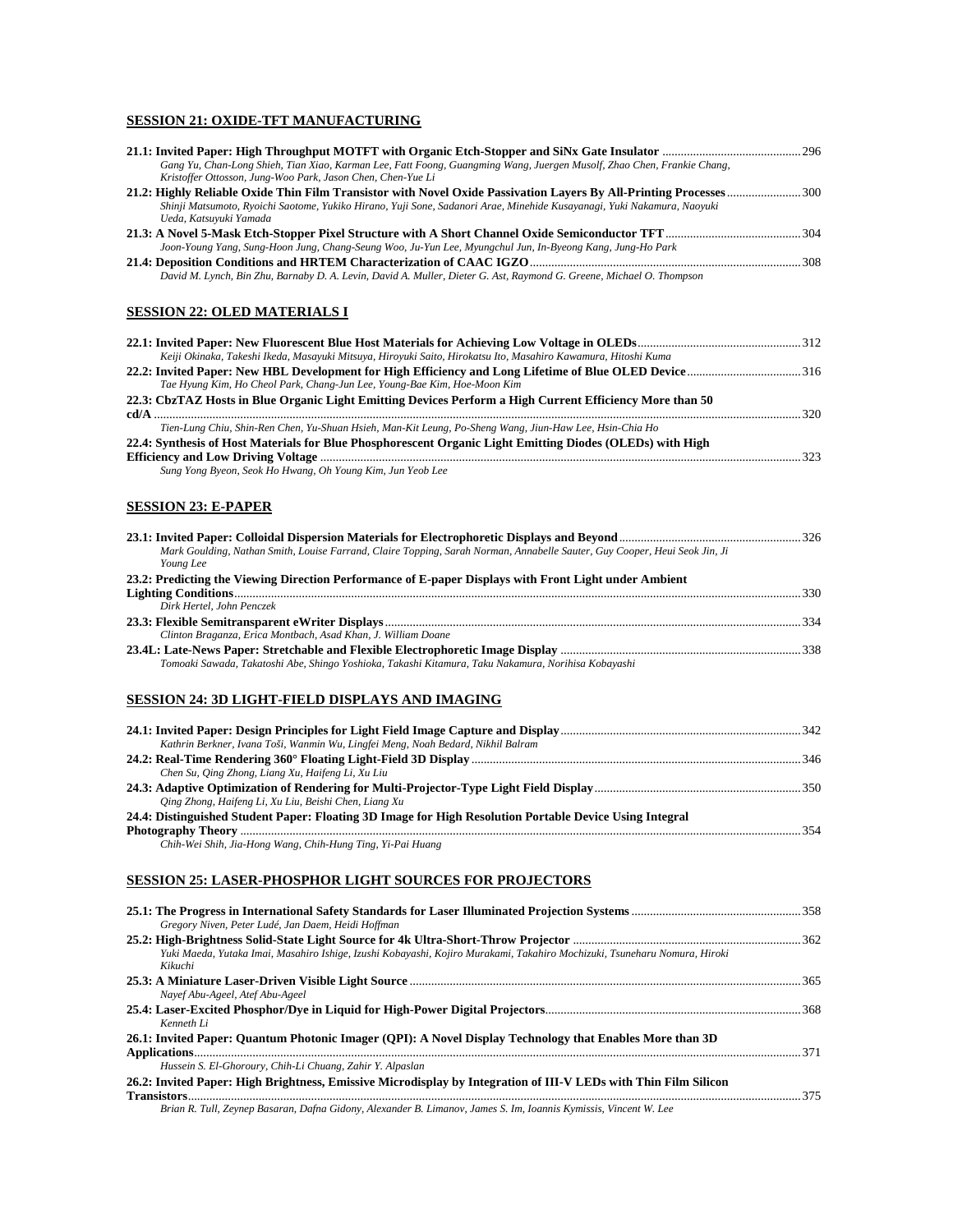| Jack Silver, Paul G. Harris, George Fern, Walter Perrie, Yang Jin |  |
|-------------------------------------------------------------------|--|

#### **SESSION 27: ADVANCED MANUFACTURING TECHNOLOGIES**

| Nils Greinert, Christian Schoenefeld, Patrick Suess, Melanie Klasen-Memmer, Matthias Bremer, Johannes Canisius |  |
|----------------------------------------------------------------------------------------------------------------|--|
|                                                                                                                |  |
| Zhuming Deng, Feng Zhao, Chung-Yi Chiu, Yuzhi Wu, Qiming Gan, Chia-Yu Lee, Chang-Cheng Lo, Alan Lien           |  |
|                                                                                                                |  |
| Noriaki Mochizuki, Takahiro Ishinabe, Daichi Fujiwara, Norio Koma, Daisuke Nakamura, Hideo Fujikake            |  |
|                                                                                                                |  |
| Shigeto Sugimoto, Tetsuya Kiguchi, Makoto Hatanaka, Michinobu Mizumura, Koichi Kajiyama, Junji Kido            |  |
| 27.5L: Late-News Paper: Hybrid Printing of High Resolution Metal Mesh as A Transparent Conductor for Touch     |  |
|                                                                                                                |  |
| Zheng Cui, Yulong Gao                                                                                          |  |

# **SESSION 28: OLED MATERIALS II**

| 28.1: Invited Paper: Triplet-Energy Control of PAHs by Heteroatom Incorporation for Development of Efficient                                             |  |
|----------------------------------------------------------------------------------------------------------------------------------------------------------|--|
|                                                                                                                                                          |  |
| Takuji Hatakeyama, Toshiaki Ikuta, Kazushi Shiren, Sigma Hashimoto, Soichiro Nakatsuka, Hiroki Hirai, Kiichi Nakajima,<br>Jingping Ni, Masaharu Nakamura |  |
| 28.2: Invited Paper: Reverse Intersystem Crossing From High-lying Triplet Energy Levels to Excited Singlet: A                                            |  |
|                                                                                                                                                          |  |
| Dehua Hu, Liang Yao, Bing Yang, Yuguang Ma                                                                                                               |  |
|                                                                                                                                                          |  |
| Banumathy Balaganesan, Heh Lung Huang, Huang Ming Guo, Po Wei Hsu, Cheng Chung Yao, Hsuan Lung Lu                                                        |  |
| 28.4: Invited Paper: Development of Tetradentate Pt Complexes for Efficient, Stable, and High Color Purity Blue                                          |  |
|                                                                                                                                                          |  |
| $\pi$ , $\pi$ , $\pi$ , $\pi$ , $\pi$ , $\pi$ , $\pi$ , $\pi$ , $\pi$ , $\pi$ , $\pi$ , $\pi$ , $\pi$ , $\pi$                                            |  |

*Tyler Fleetham, Guijie Li, Zhi-Qiang Zhu, Jian Li* 

#### **SESSION 29: TFTS AND CIRCUITS FOR FLEXIBLE DEVICES**

| Miki Trifunovic, Jin Zhang, Michiel Van Der Zwan, Tatsuya Shimoda, Ryoichi Ishihara                                                                                                                                                                                           |  |
|-------------------------------------------------------------------------------------------------------------------------------------------------------------------------------------------------------------------------------------------------------------------------------|--|
|                                                                                                                                                                                                                                                                               |  |
| Mao Takashima, Aditi Chandra, Joey Li, Arvind Kamath                                                                                                                                                                                                                          |  |
|                                                                                                                                                                                                                                                                               |  |
| Di Geng, Hyo Min Kim, Mallory Mativenga, Yuan Feng Chen, Jin Jang                                                                                                                                                                                                             |  |
| 29.4: Flexible AMOLED Display with Integrated Gate Driver Operating at Operation Speed Compatible with                                                                                                                                                                        |  |
| 4k2k                                                                                                                                                                                                                                                                          |  |
| Soeren Steudel, Brian Cobb, Manoj Nag, Koji Obata, Mitsuhiro Murata, Kris Myny, Sarah Schols, Peter Vicca, Ke Tung Huei,<br>Steve Smout, Myriam Willegems, Marc Ameys, Ajay Bhoolokam, Abhishek Kumar, Jan-Laurens Van Der Steen, Jan Genoe, Gerwin<br>Gelinck. Paul Heremans |  |

# **SESSION 30: 3D APPLICATIONS**

| Hongyue Gao, Jicheng Liu, Yingjie Yu, Chao Zeng, Qiuxiang Yao, Pan Liu, Huadong Zheng               |  |
|-----------------------------------------------------------------------------------------------------|--|
|                                                                                                     |  |
| Di Wang, Fang-Zhuan Li, Qiong-Hua Wang, Xin Zhou                                                    |  |
|                                                                                                     |  |
| Wei-Chieh Lin, Yun-Ting Cheng, Kuo-Chung Huang, Hoang Yan Lin                                       |  |
|                                                                                                     |  |
| Pengcheng Zhou, Yan Li, Chao Ping Chen, Xiao Li, Wei Hu, Na Rong, Yachao Yuan, Shuxin Liu, Yikai Su |  |

# **SESSION 31: DISRUPTIVE LCD MATERIALS**

| 31.1: Evolution of Cellulose Triacetate (TAC) Films for LCDs: Novel Technologies for High Hardness, Durability,          |  |
|--------------------------------------------------------------------------------------------------------------------------|--|
|                                                                                                                          |  |
| Ryo Suzuki, Masato Nagura, Yasuyuki Sasada, Nobutaka Fukagawa, Koji Kawato, Yoji Ito                                     |  |
|                                                                                                                          |  |
| Haiwei Chen, Fenglin Peng, Shin-Tson Wu, Minggang Hu, Jian Li, Zhongwei An, Ming-Chun Li, Seok-Lyul Lee, Weng-Ching Tsai |  |
|                                                                                                                          |  |
| Yasuhiro Niikura, Daisuke Kubota, Ryo Hatsumi, Yoshiharu Hirakata, Hiroyuki Miyake, Shunpei Yamazaki, Ami Nakamura, Yuka |  |
| Chubachi, Masahiro Katayama                                                                                              |  |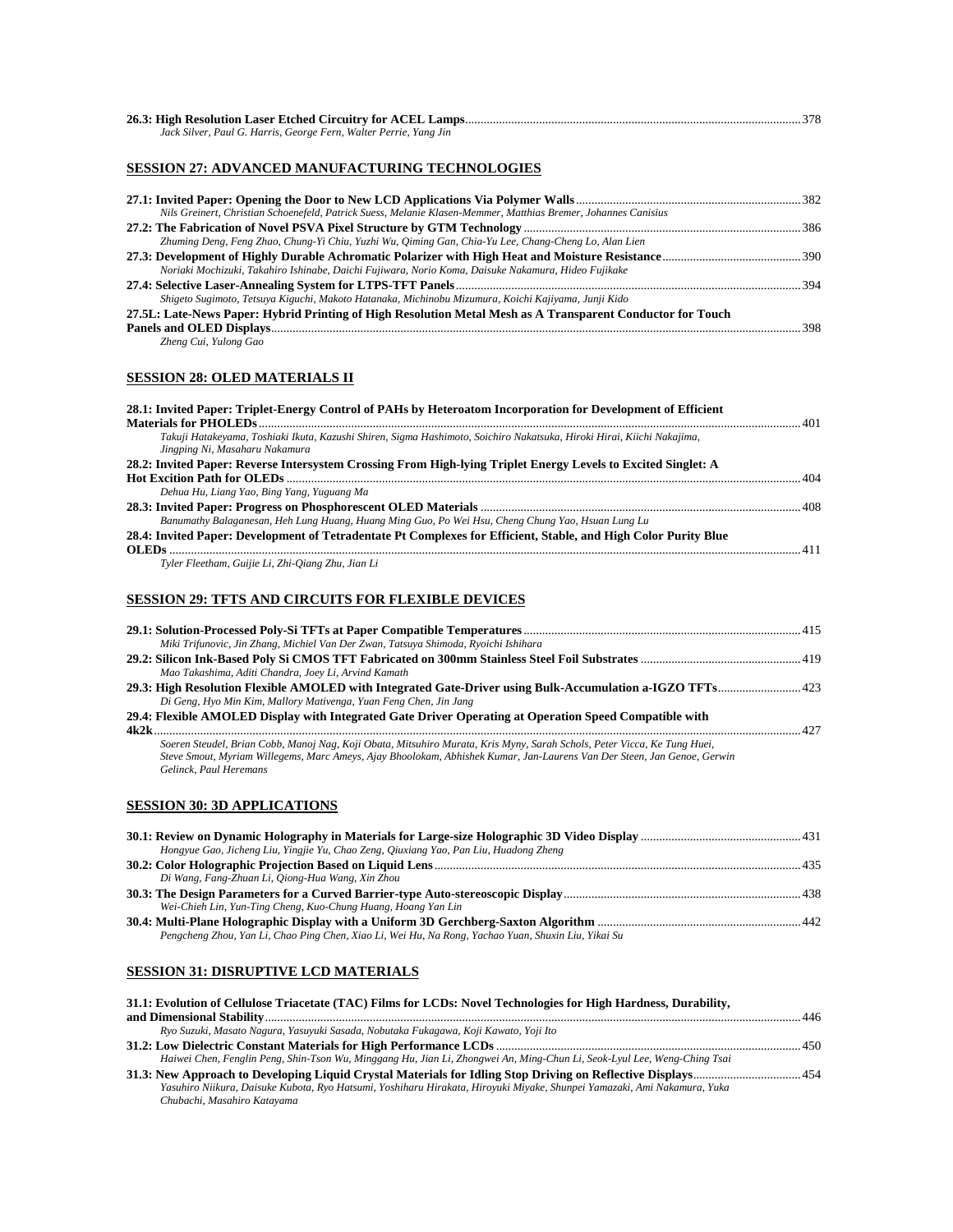| Toru Fujisawa, Keumhee Jang, Fumiaki Kodera, Marina Gushiken, Gou Sudou, Hiroshi Hasebe, Haruyoshi Takatsu |  |
|------------------------------------------------------------------------------------------------------------|--|
|                                                                                                            |  |
|                                                                                                            |  |

## **SESSION 32: FRONT LIGHTING AND REFLECTIVE DISPLAYS**

| Hsin-Tao Huang, Yu-Nan Pao, I-Jeng Chen                                                                     |     |
|-------------------------------------------------------------------------------------------------------------|-----|
| Xinxing Wang, Guangkui Oin, Jifeng Tan, Ming Zhu, Zezhou Yang, Jikai Yao                                    |     |
| Jian Ma, Brandon Hong, John Hong, Tallis Chang                                                              |     |
| 32.4L: Late-News Paper: Frontlighting Reflective Display and Enhancing Image using Optical Noise Filtering- |     |
|                                                                                                             | 472 |
| Kälil Käläntär                                                                                              |     |

# **SESSION 33: NOVEL DEVICES**

| 33.1: Invited Paper: A Novel Vertical-Type Light-Emitting Transistor and Panel Design on Amorphous Silicon                                                                                                                   |  |
|------------------------------------------------------------------------------------------------------------------------------------------------------------------------------------------------------------------------------|--|
|                                                                                                                                                                                                                              |  |
| Tadahiko Hirai, Mark Bown, Kazunori Ueno                                                                                                                                                                                     |  |
|                                                                                                                                                                                                                              |  |
| Mutsumi Kimura, Kenji Shimada, Tokiyoshi Matsuda                                                                                                                                                                             |  |
|                                                                                                                                                                                                                              |  |
| Alan J. Heeger, Chan Luo, Ben Bang-Yu Hsu, Byoung Hoon Lee                                                                                                                                                                   |  |
|                                                                                                                                                                                                                              |  |
| Hsing-Hung Hsieh, Shiuan-Iou Lin, William C. Sheets, Su Jin Kang, Cheng-Wei Chou, Wan-Yu Hung, Yu Xia, Scott Bull, Antonio                                                                                                   |  |
| Facchetti, Chung-Chin Hsiao                                                                                                                                                                                                  |  |
| 33.5: Fabrication of an All-Screen Printed Oxide Semiconductor Thin Film Transistor Active-Matrix Backplane  490<br>Kazuhiro Fukada, Yojiro Maeda, Xi Yun Liu, Akinari Matoba, Shinji Takagi, Satoshi Inoue, Tatsuya Shimoda |  |

#### **SESSION 34: DISRUPTIVE OLED MATERIALS**

| 34.1: Invited Paper: Effect of Singlet Triplet Recycling in the Charge Transfer State Manifold and Molecular |  |
|--------------------------------------------------------------------------------------------------------------|--|
|                                                                                                              |  |
| Fernando B. Dias, David Graves, Vygintas Jankus, Andrew P. Monkman                                           |  |
| 34.2: Invited Paper: Highly Efficient and Stable OLEDs Using Hosts with Thermally Activated Delayed          |  |
| Fluorescence                                                                                                 |  |
| Lian Duan                                                                                                    |  |
| 34.3: Emitting Materials for Thermally Activated Delayed Fluorescent Organic Light-Emitting Diodes Using     |  |
|                                                                                                              |  |
| Dong Ryun Lee, Chil Won Lee, Oh Young Kim, Seok Ho Hwang, Jun Yeob Lee                                       |  |
|                                                                                                              |  |
| Alán Aspuru-Guzik, Ryan Adams, Marc Baldo, Jorge Aguilera-Iparraguirre, Rafael Gómez-Bombarelli              |  |

# **SESSION 35: PROJECTION OPTICS**

| Jason Deglint, Andrew Cameron, Christian Scharfenberger, Mark Lamm, Alexander Wong, David Clausi |  |
|--------------------------------------------------------------------------------------------------|--|
|                                                                                                  |  |
| Zhenfeng Zhuang, Phil Surman, Xiao Wei Sun, Feihong Yu                                           |  |
|                                                                                                  |  |
| Elnaz Barshan, Mark Lamm, Christian Scharfenberger, Paul Fieguth                                 |  |
|                                                                                                  |  |
| Yung-Chih Huang, Jui-Wen Pan, Che-Wen Chiang, Ping-Chun Lin, Kao-Der Chang                       |  |

# **SESSION 36: HOLOGRAPHIC 3D DISPLAYS**

| Jungkwuen An, Geeyoung Sung, Sunil Kim, Hoon Song, Juwon Seo, Hojung Kim, Wontaek Seo, Chil-Sung Choi, Eunkyong Moon, |      |
|-----------------------------------------------------------------------------------------------------------------------|------|
| Hwi Kim. Hong-Seok Lee. U-In Chung                                                                                    |      |
| 36.2: Speckle Suppression in a Scaled Holographic Display from Single Phase-Only Computer Generated                   |      |
|                                                                                                                       | -526 |
| Chenliang Chang, Jun Xia, Qing Li, Wei Lei                                                                            |      |
|                                                                                                                       |      |
| Wei Hu, Chao Ping Chen, Yan Li, Zhenghong He, Xiao Li, Pengcheng Zhou, Jiangang Lu, Yikai Su                          |      |
| 36.4: Invited Paper: Real-Time Light Amplification by Photorefractive Ferroelectric Liquid Crystal Mixtures534        |      |
| Takeo Sasaki                                                                                                          |      |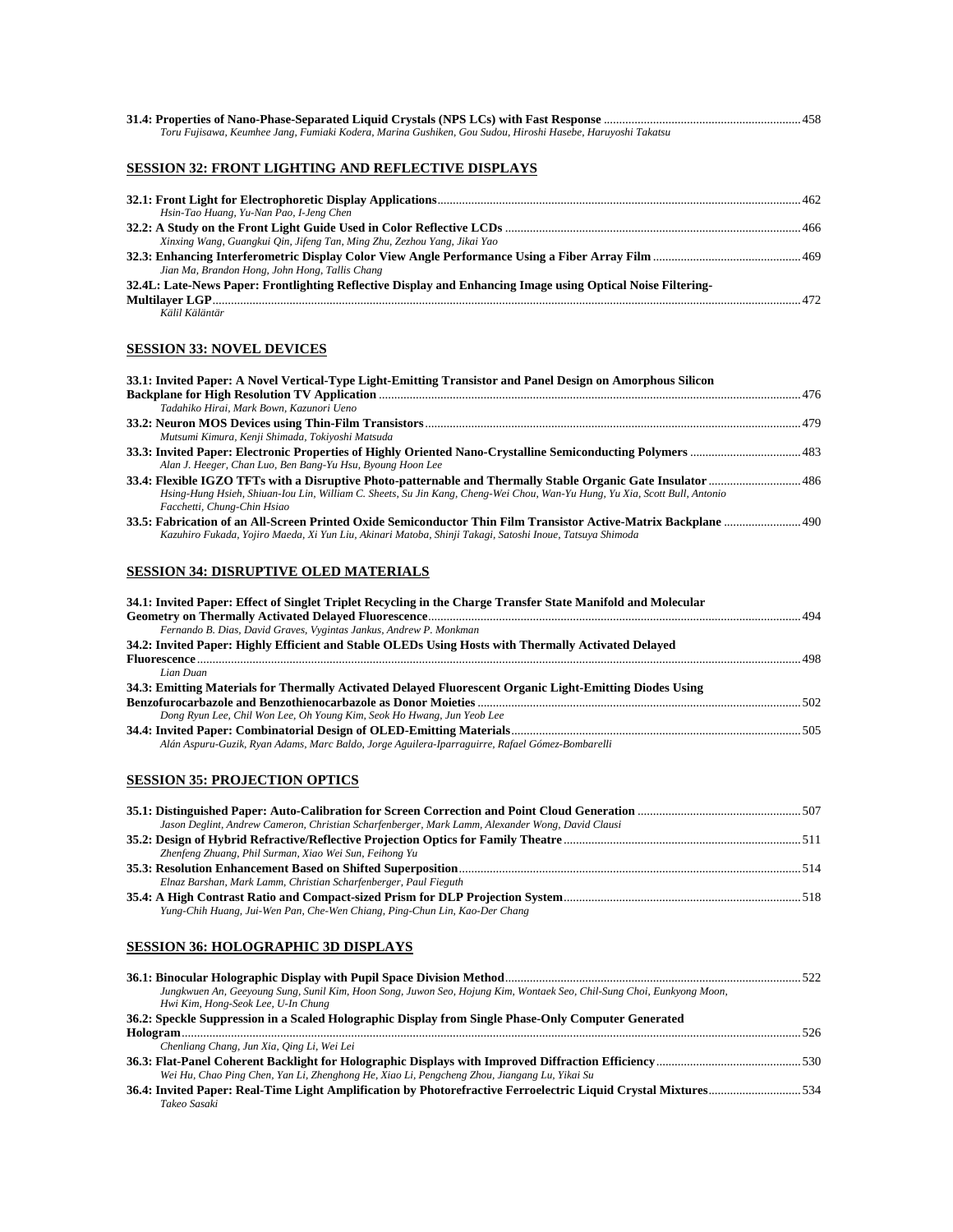| 36.5L: Late-News Paper: Multi-Projection 3D Display with Dual Projection System using Uniaxial Crystal 538 |  |
|------------------------------------------------------------------------------------------------------------|--|
| Chang-Kun Lee, Soon-Gi Park, Jinsoo Jeong, Byoungho Lee                                                    |  |

# **SESSION 37: BLUE-PHASE LCDS**

| 37.1: Distinguished Paper: A Novel Blue Phase Liquid Crystal Display Applying Wall-Electrode and High Driving                                                                                                                                                                            |      |
|------------------------------------------------------------------------------------------------------------------------------------------------------------------------------------------------------------------------------------------------------------------------------------------|------|
|                                                                                                                                                                                                                                                                                          | -542 |
| Cheng-Yeh Tsai, Fang-Cheng Yu, Yi-Fen Lan, Pu-Jung Huang, Szu-Yu Lin, Yi-Ting Chen, Tzu-I Tsao, Chia-Ting Hsieh, Bo-Shiang<br>Tseng, Chia-Wei Kuo, Ching-Huan Lin, Chien-Chih Kuo, Chung-Hung Chen, Hsiang-Yuan Hsieh, Chin-Tang Chuang, Norio<br>Sugiura, Chih-Lung Lin, Mao-Hsun Cheng |      |
|                                                                                                                                                                                                                                                                                          |      |
| Daming Xu, Jiamin Yuan, Martin Schadt, Shin-Tson Wu                                                                                                                                                                                                                                      |      |
|                                                                                                                                                                                                                                                                                          |      |
| Yachao Yuan, Yan Li, Chao Ping Chen, Na Rong, Weihuan Li, Xiao Li, Wei Hu, Pengcheng Zhou, Jiangang Lu, Yikai Su                                                                                                                                                                         |      |
|                                                                                                                                                                                                                                                                                          |      |
| Takahiro Ishinabe, Hideki Sakai, Hideo Fujikake                                                                                                                                                                                                                                          |      |

# **SESSION 38: OLED LIGHTING**

| 38.1: Efficiency Enhancement of Organic Light-Emitting Diodes on Flexible Substrate with Patterned Inverted                                                                                             |  |
|---------------------------------------------------------------------------------------------------------------------------------------------------------------------------------------------------------|--|
|                                                                                                                                                                                                         |  |
| Yi-Jun Wang, Shi-Hong Ouyang, Jian-Gang Lu, Han-Ping D. Shieh                                                                                                                                           |  |
|                                                                                                                                                                                                         |  |
| Young Hoon Son, Jung Min Lee, Byoung Yeop Kang, Jang Hyuk Kwon                                                                                                                                          |  |
|                                                                                                                                                                                                         |  |
| Stéphane Altazin, Clément Reynaud, Ursula M. Mayer, Thomas Lanz, Kevin Lapagna, Reto Knaack, Lieven Penninck, Christoph<br>Kirsch, Kurt P. Pernstich, Stephan Harkema, Dorothee Hermes, Beat Ruhstaller |  |
|                                                                                                                                                                                                         |  |
|                                                                                                                                                                                                         |  |

# **BOOK 2**

# **SESSION 39: ADVANCED TFTS**

| Vivek Subramanian, Jaewon Jang, William Scheideler, Sarah Swisher                                                       |  |
|-------------------------------------------------------------------------------------------------------------------------|--|
|                                                                                                                         |  |
| Kenji Nomura                                                                                                            |  |
|                                                                                                                         |  |
| Yongbin Jeong, Dong Chin Lee, Hyo-Min Kim, Jeong-Gi Kim, Jiyeon Kang, Sung Hee Cho, Su Seok Choi, Jinook Kim, Chul-Hong |  |
| Kim, Gee Sung Chae, Jin Jang, In Byeong Kang                                                                            |  |
|                                                                                                                         |  |
| Mauro Furno, Hans Kleemann, Gregor Schwartz, Jan Blochwitz-Nimoth                                                       |  |

# **SESSION 40: OLED DEVICES I**

| 40.1L: Late-News Paper: A Novel RGB Color Patterning Method for Organic Light-Emitting-Diodes: Joule-                                                             |  |
|-------------------------------------------------------------------------------------------------------------------------------------------------------------------|--|
|                                                                                                                                                                   |  |
| Won-Eui Hong, In-Goo Jang, Hae-Jin Lee, Doo-Jung Park, Young-Kwan Kim, Ho-Won Lee, Song-Eun Lee, Brian Lassiter, Dieter<br>Haas, Jae-Sang Ro                      |  |
| 40.2: Efficiency Enhancement in Phosphorescent and Fluorescent OLEDs Utilizing Energy Transfer From                                                               |  |
|                                                                                                                                                                   |  |
| Satoshi Seo, Tatsuyoshi Takahashi, Hiromi Nowatari, Shunsuke Hosoumi, Takahiro Ishisone, Takeyoshi Watabe, Satomi<br>Mitsumori, Nobuharu Ohsawa, Shunpei Yamazaki |  |
| 40.3: Optimization of Host-Dopant System for Realizing Efficient Thermally Activated Delayed Fluorescence                                                         |  |
|                                                                                                                                                                   |  |
| Ye Ram Cho, Seung Ji Cha, Min Chul Suh                                                                                                                            |  |
| 40.4: High Efficiency Blue Phosphorescent Organic Light-Emitting Diodes with >57 cd/A, >50 lm/W, and >25 %                                                        |  |
|                                                                                                                                                                   |  |
| Yi-Hsin Lan, Jau-Jiun Huang, Ya-Ting Chuang, Man-Kit Leung, Tien-Lung Chiu, Chi-Feng Lin, Jiun-Haw Lee                                                            |  |

# **SESSION 41: AUTOMOTIVE DISPLAY APPLICATIONS AND SYSTEMS**

| Naoyuki Takasaki, Tsutomu Harada, Akira Sakaigawa, Kazuhiko Sako, Masayuki Mifune, Yasuhisa Shiraishi |  |  |
|-------------------------------------------------------------------------------------------------------|--|--|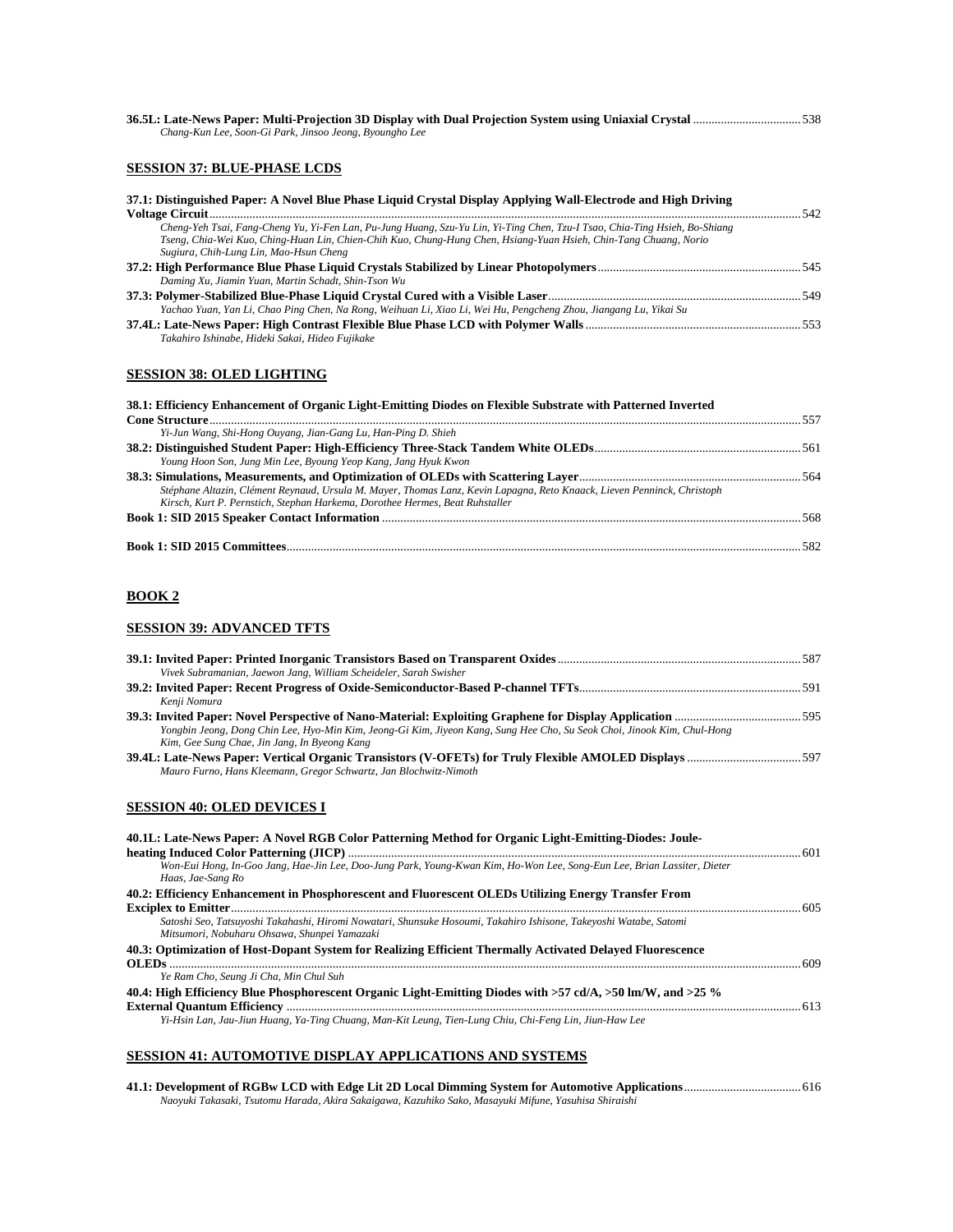| Dahye Shim, Joung-Mi Choi, Hyung-Uk Jang, Sang-Jin Nam, Dong-Kyu Kim, Seung-Jin Yoo, Tae-Hun Kim, Ju-Young Lee, |  |
|-----------------------------------------------------------------------------------------------------------------|--|
| Myung-Chul Jun, In-Byeong Kang                                                                                  |  |
|                                                                                                                 |  |
| Paul M. Russo                                                                                                   |  |
| Stefan Marti, Rashmi Rao, Ip Park                                                                               |  |

# **SESSION 42: CURVED AND HIGH-RESOLUTION DISPLAY METROLOGY**

| Karlheinz Blankenbach, Anatolij Marsal, Andrej Sycev                                                   |  |
|--------------------------------------------------------------------------------------------------------|--|
|                                                                                                        |  |
| K. Hemanth Vepakomma, Tomohiro Ishikawa, Raymond G. Greene                                             |  |
|                                                                                                        |  |
| Jaegeon You, Weili Zhao, Chulgyu Jung, Guangkui Oin, Kiman Kim, Yafeng Yang, Zhongbao Wu, Xinxing Wang |  |
|                                                                                                        |  |
| Pierre Boher, Thierry Leroux, Thibault Bignon, Véronique Collomb-Patton, Pierre Blanc                  |  |

# **SESSION 43: FFS/IPS I**

| Martin Engel, Georg Bernatz, Achim Götz, Harald Hirschmann, Sang-Kyu Lee                                     |  |
|--------------------------------------------------------------------------------------------------------------|--|
|                                                                                                              |  |
| Toshiharu Matsushima, Kengo Okazaki, Yingbao Yang, Keiji Takizawa                                            |  |
|                                                                                                              |  |
| Daming Xu, Haiwei Chen, Shin-Tson Wu, Ming-Chun Li, Seok-Lyul Lee, Wen-Ching Tsai                            |  |
|                                                                                                              |  |
| Haiwei Chen, Zhenyue Luo, Daming Xu, Fenglin Peng, Shin-Tson Wu, Ming-Chun Li, Seok-Lyul Lee, Wen-Ching Tsai |  |

# **SESSION 44: ADVANCED LIGHT SOURCES, COMPONENTS, AND SYSTEMS I**

| 44.4: Display Technologies for LED Lighting, Part II: Scalable Optical Architectures Enabled by Modular Film |
|--------------------------------------------------------------------------------------------------------------|
|                                                                                                              |
|                                                                                                              |
|                                                                                                              |

# **SESSION 45: HIGH-PERFORMANCE OXIDE TFTS I**

| 45.1: Invited Paper: Future Possibilities of Crystalline Oxide Semiconductor, Especially C-Axis-Aligned  |  |
|----------------------------------------------------------------------------------------------------------|--|
|                                                                                                          |  |
| Shunpei Yamazaki, Takuya Matsuo                                                                          |  |
| 45.2: Effects of RF Sputtering Parameters and Film Composition on C-Axis Aligned Crystalline (CAAC) IGZO |  |
|                                                                                                          |  |
| Bin Zhu, David M. Lynch, Chen-Yang Chung, Dieter G. Ast, Raymond G. Greene, Michael O. Thompson          |  |
|                                                                                                          |  |
| Eunha Lee, Taeho Shin, Anass Benayad, Hyungik Lee, Dong-Su Ko, Heegoo Kim, Sanghun Jeon, Gyeong-Su Park  |  |

# **SESSION 46: OLED DEVICES II**

| Changhee Lee, Myeongjin Park, Jaehoon Lim, Heeyoung Jung, Jeonghun Kwak, Wan Ki Bae, Kookheon Char, Seonghoon Lee  |     |
|--------------------------------------------------------------------------------------------------------------------|-----|
|                                                                                                                    |     |
| Hyunkoo Lee, Jong Tae Lim, Nam Sung Cho, Seong Chu Lim, Byoung-Hwa Kwon, Hyunsu Cho, Jun-Han Han, Byoung-Gon Yu,   |     |
| Jeong-Ik Lee                                                                                                       |     |
| 46.3: Anchoring Energy of PEDOT: PSS Alignment Layer for High Order Parameter and Polarized                        |     |
|                                                                                                                    | 692 |
| Andrei Stankevich, Veronika Bezruchenko, Alexander Muravsky, Anatoli Murauski, Vladimir Agabekov                   |     |
|                                                                                                                    |     |
| Hirohiko Fukagawa, Katsuyuki Morii, Munehiro Hasegawa, Shun Gouda, Toshimitsu Tsuzuki, Takahisa Shimizu, Toshihiro |     |
| Yamamoto                                                                                                           |     |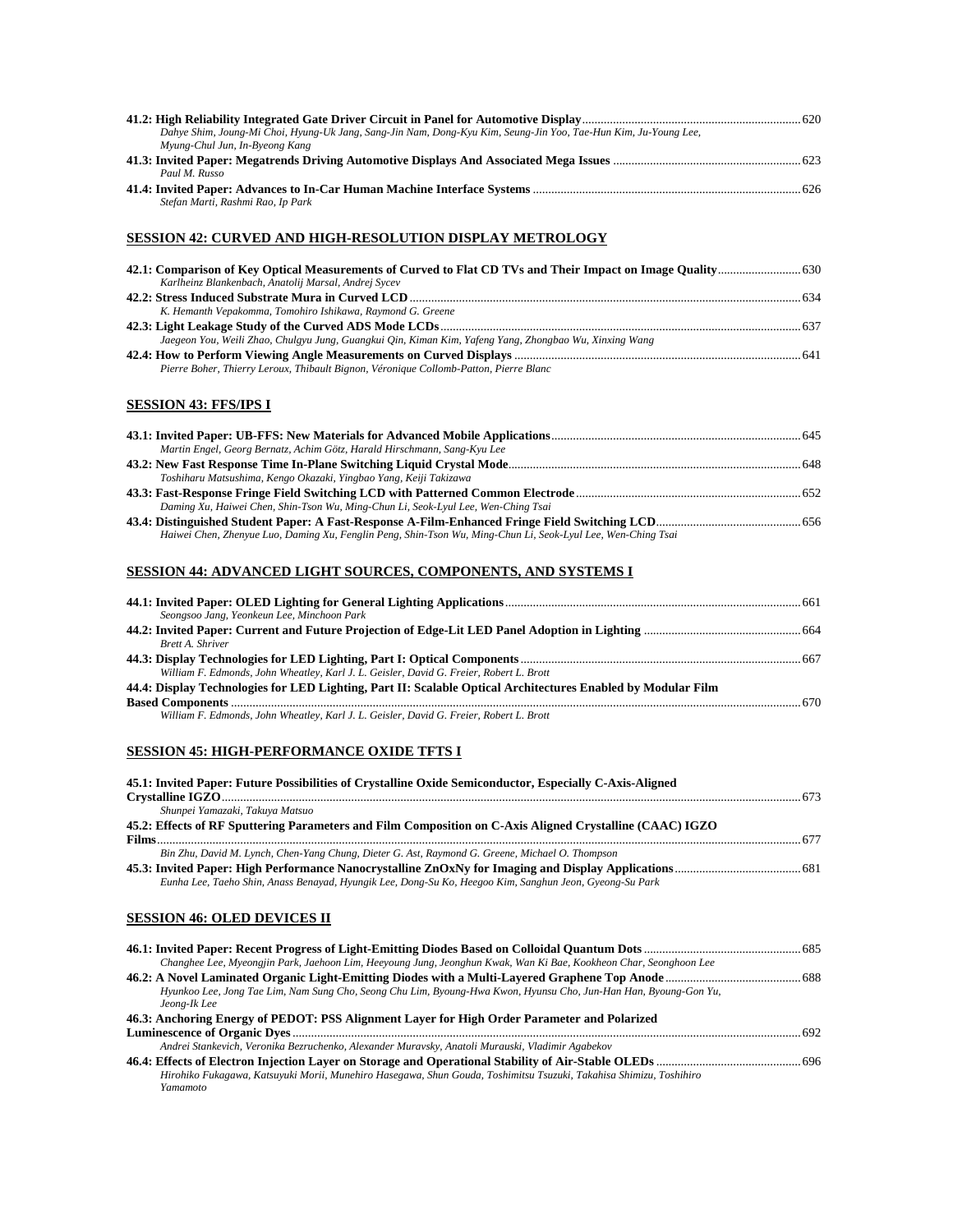# **SESSION 47: NEXT-GENERATION AUTOMOTIVE DISPLAY TECHNOLOGIES I: HUDS**

| Greg Pettitt, John Ferri, Jason Thompson |  |
|------------------------------------------|--|
|                                          |  |
| Koichiro Nakamura, Kenichiro Saisho      |  |
|                                          |  |
| Mainak Biswas, Shili Xu                  |  |
|                                          |  |
| Ted X. Sun                               |  |

#### **SESSION 48: DISPLAY STANDARDS AND THEIR APPLICATION TO TRANSPARENT DISPLAYS**

| Michael E. Becker                                     |  |
|-------------------------------------------------------|--|
|                                                       |  |
| Kei Hyodo, Baoping Wang, Yoshi Shibahara, Shin Uehara |  |
|                                                       |  |
| Xin-Li Ma, Zhi-Ying Zhang, Hyun-Sic Choi, Yun-Sik Im  |  |
|                                                       |  |
| John Penczek, Edward F. Kelley, Paul A. Boynton       |  |
|                                                       |  |
| John Penczek, Edward F. Kelley, Paul A. Boynton       |  |

# **SESSION 49: FFS/IPS II**

| Haiwei Chen, Yating Gao, Shin-Tson Wu                                                                                 |  |
|-----------------------------------------------------------------------------------------------------------------------|--|
|                                                                                                                       |  |
| Daming Xu, Fenglin Peng, Haiwei Chen, Jiamin Yuan, Shin-Tson Wu, Ming-Chun Li, Seok-Lyul Lee, Wen-Ching Tsai          |  |
|                                                                                                                       |  |
| Yu-Ling Yeh, Hsiu-Yin Cheng, Chun-Ru Huang, Yi-Ching Chen, Pei-Chun Liao, Wen-Hao Hsu                                 |  |
|                                                                                                                       |  |
| Sun-Hwa Lee, Haejun Park, Cheolhwan Lee, Joon-Dong Lee, Joon-Young Yang, Myungchul Jun, In-Byeong Kang, Sang-Deog Yeo |  |

#### **SESSION 50: EFFECT OF LIGHTING ON HEALTH AND PERCEPTION**

| Dingcai Cao, Pablo A. Barrionuevo                                                            |  |
|----------------------------------------------------------------------------------------------|--|
|                                                                                              |  |
| Lili Wang, Yan Tu, Lu Liu, Malgorzata Perz, Ingrid Mlc Vogels, Ingrid Ej Heynderickx         |  |
|                                                                                              |  |
| Michael J. Murdoch, Mariska G. M. Stokkermans, Marc Lambooij                                 |  |
|                                                                                              |  |
| Yanda Chen, Yan Tu, Jihuang Zhang, Fan Lu, Lu Liu, Lili Wang, Sheng Peng, Ingrid Heynderickx |  |

# **SESSION 51: HIGH-PERFORMANCE OXIDE TFTS II**

| Tao Sun, Long-Oiang Shi, Chih-Yu Su, Wen-Hui Li, Xiao-Wen Lv, He-Jing Zhang, Yan-Hong Meng, Wen Shi, Shi-Min Ge, Chih- |  |
|------------------------------------------------------------------------------------------------------------------------|--|
| Yuan Tseng, Yi-Fan Wang, Chang-Cheng Lo, Alan Lien                                                                     |  |
|                                                                                                                        |  |
| Liangchen Yan, Meili Wang, Li Zhang, Dongfang Wang, Fengjuan Liu, Guangcai Yuan, Gang Wang                             |  |
|                                                                                                                        |  |
| Ming-Yen Tsai, Ting-Chang Chang, Ann-Kuo Chu, Tien-Yu Hsieh, Ching-En Chen, Hua-Mao Chen, Po-Yung Liao, Bo-Wei Chen,   |  |
| Yu-Xin Yang, Kuo-Kuang Chen, Tsung-Hsiang Shih, Hsueh-Hsing Lu, Hui-Chun Huang, Der-Shin Gan                           |  |
|                                                                                                                        |  |
| Yuan Liu, Lei Liao, Yu Huang, Xiangfeng Duan                                                                           |  |
| <b>SESSION 52: OLED DEVICES III</b>                                                                                    |  |
| Evelyne Knapp, Beat Ruhstaller                                                                                         |  |

| Takayuki Miyamae, Noriyuki Takada, Toshihiro Yoshioka, Satoshi Miyaguchi, Hiroshi Ohata, Hajime Okumoto, Masayuki Yahiro, |  |
|---------------------------------------------------------------------------------------------------------------------------|--|
| Yuko Tsutsui, Chihava Adachi, Tetsuo Tsutsui                                                                              |  |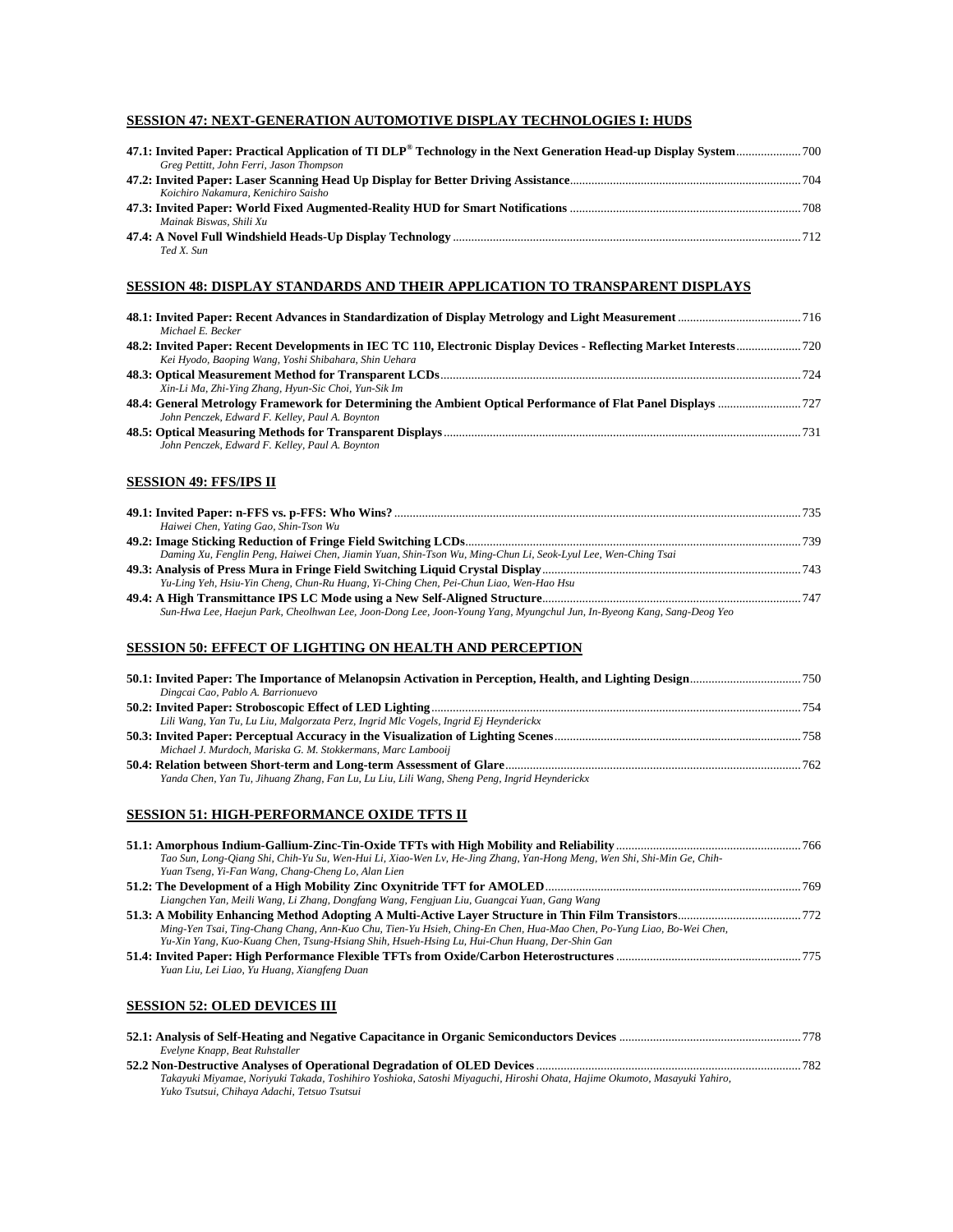| Te Tan, Shihong Ouyang, Yingtao Xie, Dongping Wang, Dalong Zhu, Xin Xu, Hon Hang Fong                                     |  |
|---------------------------------------------------------------------------------------------------------------------------|--|
|                                                                                                                           |  |
| Daimotsu Kato, Hayato Kakizoe, Tomoko Sugizaki, Tomoaki Sawabe, Keiji Sugi, Akio Amano, Tomio Ono, Yasushi Shinjo, Yutaka |  |
| Nakai                                                                                                                     |  |

# **SESSION 53: TOUCH, INTERACTIVITY, AND HUMAN-MACHINE INTERFACE**

| Taiki Kasai, Koji Yoshida, Makoto Ishikawa, Fumitaka Goto, Hiroshi Mizuhashi, Hayato Kurasawa, Keiji Takizawa, Yoshiharu |  |
|--------------------------------------------------------------------------------------------------------------------------|--|
| Nakajima, Tomoyuki Ito, Hideki Kaneko                                                                                    |  |
|                                                                                                                          |  |
| Kyungah Choi, Hyunjoo Bae, Sung-Wook Ju, Hyeon-Jeong Suk                                                                 |  |
|                                                                                                                          |  |
| Chad Sampanes, Iva Segalman, Neil Olien                                                                                  |  |
|                                                                                                                          |  |
| Chun-Chi Chen, Chen-You Chen, Shang-Yu Huang                                                                             |  |

# **SESSION 54: TRANSPARENT DISPLAY SYSTEMS**

| <b>Ouinn Smithwick</b>                                                                                             |  |
|--------------------------------------------------------------------------------------------------------------------|--|
|                                                                                                                    |  |
| Chia-Wei Kuo, Yi-Yang Liao, Bo-Shiang Tseng, Ching-Huan Lin, Yi-Hsiang Lai, Chin-Tang Chuang, Cheng-Nan Yeh, Norio |  |
| Sugiura                                                                                                            |  |
|                                                                                                                    |  |
| Alireza Moheghi, Miki Kashima, Quangkui Qin, Youmei Dong, Deng-Ke Yang                                             |  |
|                                                                                                                    |  |
| Dong Cheol Choe, Gyung Woo Kim, Raju Lampande, Jang Hyuk Kwon                                                      |  |
|                                                                                                                    |  |

# **SESSION 55: LC BEYOND DISPLAYS**

| Michael Wittek, Carsten Fritzsch, Johannes Canisius                        |  |
|----------------------------------------------------------------------------|--|
|                                                                            |  |
| Ryan A. Stevenson, Adam H. Bily, David Cure, Mohsen Sazegar, Nathan Kundtz |  |
|                                                                            |  |
| Fenglin Peng, Daming Xu, Haiwei Chen, Shin-Tson Wu                         |  |
|                                                                            |  |

# **SESSION 56: ADVANCED LIGHTING APPLICATIONS**

| Peter Y Neai                                                                                                |  |
|-------------------------------------------------------------------------------------------------------------|--|
|                                                                                                             |  |
| Aurelien David                                                                                              |  |
| 56.3: Invited Paper: New Color Rendering Standards and Implications for Displays that Provide Illumination: |  |
|                                                                                                             |  |
| Lorne A. Whitehead                                                                                          |  |
|                                                                                                             |  |
| Paul Weindorf                                                                                               |  |
|                                                                                                             |  |

# **SESSION 57: OXIDE AND LTPS TFTS**

| Myung-Koo Kang, Si Joon Kim, Hyun Jae Kim                                                                              |  |
|------------------------------------------------------------------------------------------------------------------------|--|
| 57.2: Electrical Characterization of BCE-TFTs with a-IGZTO Oxide Semiconductor Compatible with Cu and Al               |  |
| 853                                                                                                                    |  |
| Mototaka Ochi, Shinya Morita, Yasuyuki Takanashi, Hiroaki Tao, Hiroshi Goto, Toshihiro Kugimiya, Moriyoshi Kanamaru    |  |
| 57.3: Distinguished Paper: New Pixel Circuits for Controlling Threshold Voltage by Back-gate Bias Voltage using        |  |
|                                                                                                                        |  |
| Makoto Kaneyasu, Kouhei Toyotaka, Hideaki Shishido, Toshiyuki Isa, Shingo Eguchi, Hiroyuki Miyake, Yoshiharu Hirakata, |  |
| Shunpei Yamazaki, Masayoshi Dobashi, Chieko Fujiwara                                                                   |  |
|                                                                                                                        |  |
| Ananth Dodabalapur, Leander Schulz, Chenguan Lee, Brian Cobb, Bongjun Kim, Seohee Kim                                  |  |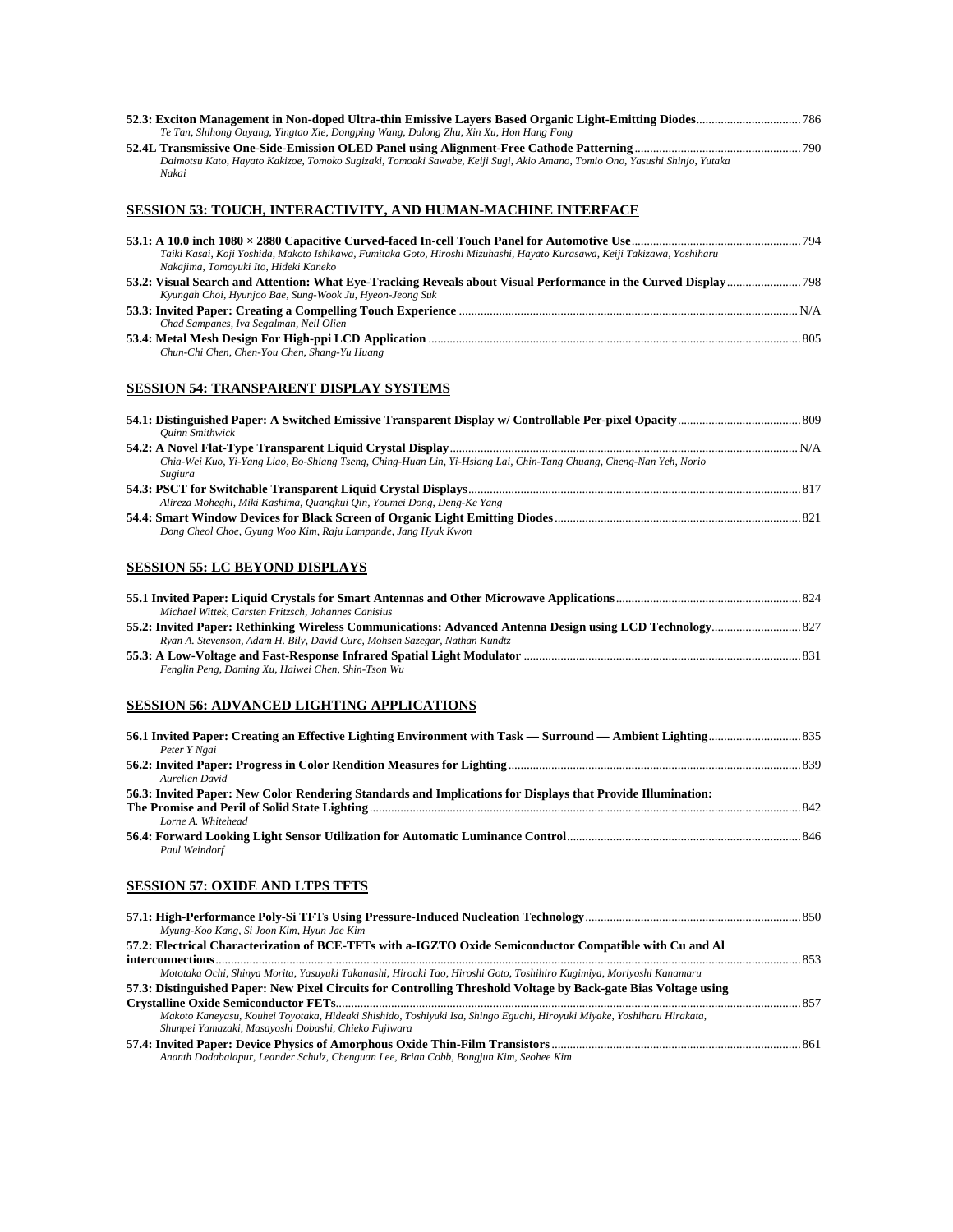# **SESSION 58: OLED DISPLAYS I**

| Takenobu Usui, Hiroto Sato, Yoshimichi Takano, Keiji Ishii, Toshihiro Yamamoto                                                                                                                                       |  |
|----------------------------------------------------------------------------------------------------------------------------------------------------------------------------------------------------------------------|--|
|                                                                                                                                                                                                                      |  |
| Yu-Hung Chen, Chih-An Huang, Tsu-Wei Chen, Yu-Shian Lin, Yi-Ju Hsiao, Chia-Yang Lu, Chun-Ming Chao, Ya-Pei Kuo, Cheng-                                                                                               |  |
| Chung Nen, Fan-Wei Chang, Hong Shen Lin, Hsueh-Hsing Lu, Lee-Hsun Chang, Yu-Hsin Lin                                                                                                                                 |  |
|                                                                                                                                                                                                                      |  |
| Chia-Tse Lee, Yen-Yu Huang, Chi-Chung Tsai, Sheng-Fa Liu, Che-Cheng Kuo, Chuang-Hung Chiu, Chin-Hai Huang, En-Chih                                                                                                   |  |
| Liu, Szu-Chi Huang, Chun-Lin Chen, Chin-Tsung Liang, Jian-Syong Huang                                                                                                                                                |  |
|                                                                                                                                                                                                                      |  |
| Wen-Hui Li, Wen Shi, Long-Oiang Shi, Xiao-Wen Ly, He-Jing Zhang, Chih-Yu Su, Chih-Yuan Tseng, Xian-Jie Li, Chih-Che Liu,<br>Tai-Pi Wu, Xiao-Ling Wu, Kai-Yuan Ko, Yuan-Chun Wu, Yi-Fan Wang, Chang-Cheng Lo, A. Lien |  |

### **SESSION 59: NEXT-GENERATION AUTOMOTIVE DISPLAY TECHNOLOGIES II: FLEXIBLE, CURVED, COATINGS**

| 59.1: Invited Paper: Flexible Flat-Panel Display Designs with Gate Driver Circuits Integrated within the Pixel        |  |
|-----------------------------------------------------------------------------------------------------------------------|--|
|                                                                                                                       |  |
| Hidefumi Yoshida, Kohei Tanaka, Takeshi Noma, Takayuki Nishiyama, Ryo Yonebayashi, Yasuhiro Nasu, Takeshi Ishida,     |  |
| Mitsuhiro Murata, Yohei Nakanishi, Shinya Kadowaki, Hisashi Watanabe, Takuma Tomotoshi, Ryuzo Yuki, Masayuki Kanehiro |  |
|                                                                                                                       |  |
| Mallory Mativenga, Xiulin Li, Jaegwang Um, Di Geng, Seonghyun Jin, Jin Jang                                           |  |
|                                                                                                                       |  |
| Songwei Lu                                                                                                            |  |

# **SESSION 60: CAPACITIVE TOUCH**

| 60.1: Distinguished Paper: A Capacitive Touch Panel for Simultaneous Detection of Non-Conductive and |  |
|------------------------------------------------------------------------------------------------------|--|
|                                                                                                      |  |
| Chris Brown, Andrew Kay, Yasuhiro Sugita, Kazutoshi Kida                                             |  |

*Chris Brown, Andrew Kay, Yasuhiro Sugita, Kazutoshi Kida* 

# **PART 2**

| Cheolse Kim, Deuk Su Lee, Ju Han Kim, Hun Bae Kim, Seung Rok Shin, Ji Hyun Jung, In Hyuk Song, Chul Sang Jang, Keuk Sang |  |
|--------------------------------------------------------------------------------------------------------------------------|--|
| Kwon, Sung Ho Kim, Geon Tae Kim, Jeong Hwan Yoon, Bu-Yeol Lee, Byeong Koo Kim, In-Byeong Kang                            |  |
| Jiro Yanase, Kenichi Takatori, Hideki Asada                                                                              |  |
| <b>SESSION 61: LIQUID-CRYSTAL LENSES</b>                                                                                 |  |
| Ayako Takagi, Shinichi Uehara, Masako Kashiwagi, Yuko Kizu, Masahiro Baba                                                |  |
| Rui Bao, Huafu Mai, Guoxian Zhang, Mao Ye                                                                                |  |
| 61.3: Ultra-Compact Non-Mechanical Zoom Lens for Enhanced Machine Vision and Computer Input                              |  |
| Kun Gao, Hsien-Hui Cheng, Achintya Bhowmik, Colin McGinty, Philip Bos                                                    |  |
| SESSION 62: ADVANCED LIGHT SOURCES, COMPONENTS, AND SYSTEMS II                                                           |  |
| Po-Chieh Hung, Konstantinos Papamichael                                                                                  |  |
| Nadarajah Narendran, Yi-Wei Liu                                                                                          |  |
| 62.3: Invited Paper: Speckle Contrast Reduction in a Blue-LD Pumped Micro-Vibrated-Reflective Phosphor                   |  |
| Shih-Yu Tu, Hoang Yan Lin, Tsung-Xian Lee                                                                                |  |

**62.4: PFS, K2SiF6:Mn4+: the Red-line Emitting LED Phosphor behind GE's TriGain TechnologyTM Platform**.................................927 *James E. Murphy, Florencio Garcia-Santamaria, Anant A. Setlur, Srinivas Sista* 

# **SESSION 63: HIGH-RESOLUTION DISPLAYS**

| Naoki Ueda, Seiichi Uchida, Yasuyuki Ogawa, Kuniaki Okada, Akihiro Oda, Sumio Katoh, Kaoru Yamamoto, Keiichi Yamamoto, |  |
|------------------------------------------------------------------------------------------------------------------------|--|
| Takuya Matsuo, Hidetsugu Kawamori                                                                                      |  |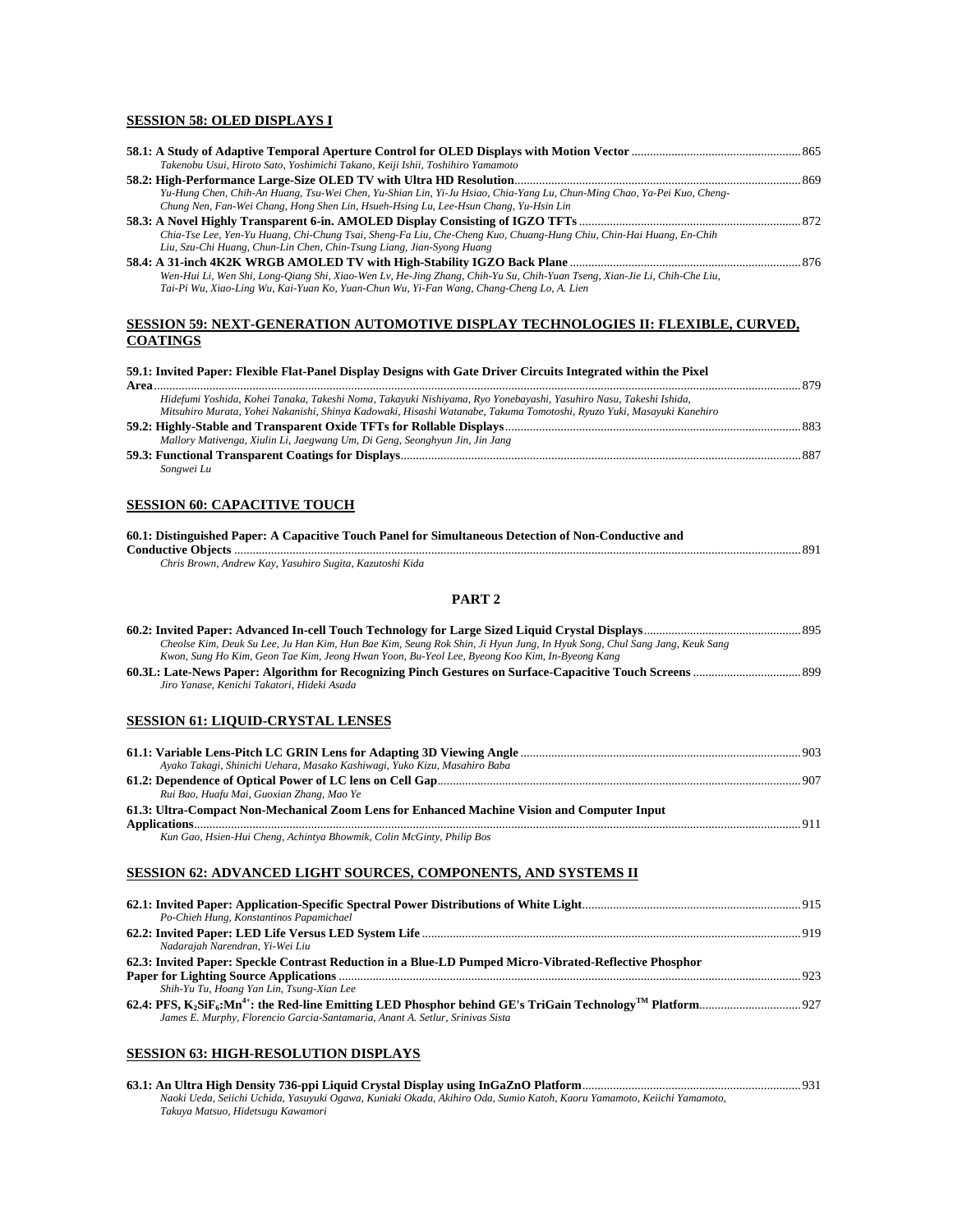| Takashi Nakamura, Masahiro Tada, Kazuhide Mochizuki, Takanori Tsunashima, Hirotaka Hayashi, Yoshiro Aoki, Yukio Tanaka, |  |
|-------------------------------------------------------------------------------------------------------------------------|--|
| Daiichi Suzuki, Hiroyuki Kimura                                                                                         |  |
|                                                                                                                         |  |
| Kenichi Okazaki, Hiroshi Kanemura, Daisuke Kurosaki, Yukinori Shima, Junichi Koezuka, Susumu Kawashima, Masataka        |  |
| Shiokawa, Hiroyuki Miyake, Shunpei Yamazaki                                                                             |  |
|                                                                                                                         |  |

# **SESSION 64: OLED DISPLAYS II: CURVED AND HIGH-RESOLUTION**

*Bo-Liang Yeh, Chun-Nan Lin* 

|                                                                                                                                                                                                                                         | 946  |
|-----------------------------------------------------------------------------------------------------------------------------------------------------------------------------------------------------------------------------------------|------|
| Koichi Miwa, Sung-Min Baik, Chul Park, Jong-Hee Park, Hyun-Su Shin, Sang-Hyun Kim, Kwan-Ho Park, Ryosuke Tani, Woo-Jin<br>Nam, Jin-Mok Kim, Joon-Kyu Park, Pan-Youl Kim, Chang-Ho Oh, Byung-Chul Ahn                                    |      |
|                                                                                                                                                                                                                                         | .950 |
| Ryosuke Tani, Joong-Sun Yoon, Soon-Ii Yun, Woo-Jin Nam, Shinji Takasugi, Jin-Mok Kim, Joon-Kyu Park, Sun-Young Kwon, Pan-<br>Youl Kim, Chang-Ho Oh, Byung-Chul Ahn                                                                      |      |
|                                                                                                                                                                                                                                         | 954  |
| Zhongyuan Wu, Guangcai Yuan, Hongjun Xie, Kun Cao, Yongqian Li, Siheng Zeng, Yang Zhou, Fei Yang, Jun Cheng, Huaiting<br>Shi, Lankai Ye, Jianwei Yu, Gang Wang                                                                          |      |
| 64.4L: Late-News Paper: Symmetric Panel Stacking Design for Achieving 3mm Rolling Radius in Plastic-based                                                                                                                               |      |
|                                                                                                                                                                                                                                         | 958  |
| Meng-Ting Lee, Cheng-Liang Wang, Chi-Shun Chan, Ching-Chieh Fu, Chung-Chia Chen, Kuan-Heng Lin, Wen-Chung Huang,<br>Chih-Hung Tsai, Zai-Xien Weng, Chih-Cheng Chan, Yu-Ling Lin, Tzu-Yu Huang, Po-Yang Lin, Hsueh-Hsing Lu, Yu-Hsin Lin |      |
| <b>SESSION 65: FLEXIBLE DISPLAY TECHNOLOGY</b>                                                                                                                                                                                          |      |
|                                                                                                                                                                                                                                         | .962 |
| Jonggeun Yoon, Hoiyong Kwon, Mireum Lee, Youn-Yeol Yu, Nuri Cheong, Sungjoon Min, Jaekyung Choi, Hunbae Im, Kwonhyung                                                                                                                   |      |
| Lee, Jungsik Jo, Hojin Kim, Hyunmin Choi, Yongbaek Lee, Choongkeun Yoo, Seunghee Kuk, Mingu Cho, Seyeoul Kwon, Weonseo                                                                                                                  |      |
| Park, Soovoung Yoon, Inbyeong Kang, Sangdeog Yeo                                                                                                                                                                                        |      |

| Turn, Sooyoung Toon, Inoycong Kung, Sungueog Teo                                                                       |     |
|------------------------------------------------------------------------------------------------------------------------|-----|
|                                                                                                                        |     |
| Boseok Kang, Hyun Ho Choi, Kilwon Cho                                                                                  |     |
| 65.3: Development of Flexible Displays using Back-Channel-Etched In.Sn.Zn.O TFTs and Air-Stable Inverted               |     |
|                                                                                                                        | 969 |
| Mitsuru Nakata, Genichi Motomura, Yoshiki Nakajima, Tatsuya Takei, Hiroshi Tsuji, Hirohiko Fukagawa, Takahisa Shimizu, |     |
| Toshimitsu Tsuzuki, Yoshihide Fujisaki, Naoki Shimidzu, Toshihiro Yamamoto                                             |     |
|                                                                                                                        |     |

| Wen-Chung Tang, Cheng-Hang Hsu, Kuan-Yi Lin, Po-Wei Chen, Yu-Ling Hsu, Yu-Ling Wang, Kuo-Yan Chang, Yung-Sheng |  |
|----------------------------------------------------------------------------------------------------------------|--|
| Chang, Chuang-Chuang Tsai                                                                                      |  |

# **SESSION 66: STEREOSCOPIC 3D DISPLAYS**

| Gary D. Sharp, Scott Gilman, Miller Schuck, Evan Deis, Erik Arend |  |
|-------------------------------------------------------------------|--|
|                                                                   |  |
| Ouinn Smithwick, Michael Honeck                                   |  |
|                                                                   |  |
| Munekazu Date, Tohru Kawakami, Mutsumi Sasai, Hideaki Takada      |  |
| Takahito Tanabe, Tatsuya Sato, Kei Fukaishi, Yuichi Kakubari      |  |

# **SESSION 67: PHOTO ALIGNMENT**

| Valerie Finnemeyer, Doug Bryant, Philip Bos                                                                      |  |
|------------------------------------------------------------------------------------------------------------------|--|
|                                                                                                                  |  |
| Seung-Won Oh, Jun-Hee Park, Tae-Hoon Yoon                                                                        |  |
|                                                                                                                  |  |
| Man-Chun Tseng, Chung-Yung Lee, Oleg V. Yaroshchuk, Abhishek K. Srivastava, Vladimir G. Chigrinov, Hoi-Sing Kwok |  |
| 67.4L: Late-News Paper: Electrically Suppressed Helix Ferroelectric Liquid Crystals a better Alternative for the |  |
| 1001                                                                                                             |  |
| Abhishek K. Srivastava, Man-Chun Tseng, Vladimir. G. Chigrinov, Hoi-Sing Kwok                                    |  |

# **SESSION 68: TOUCH SYSTEMS AND MATERIALS**

| Jun Ma, Qijun Yao, Feng Lu, Conghua Ma, Lihua Wang, Xingyao Zhou, Lingxiao Du, Zhongshou Huang |  |
|------------------------------------------------------------------------------------------------|--|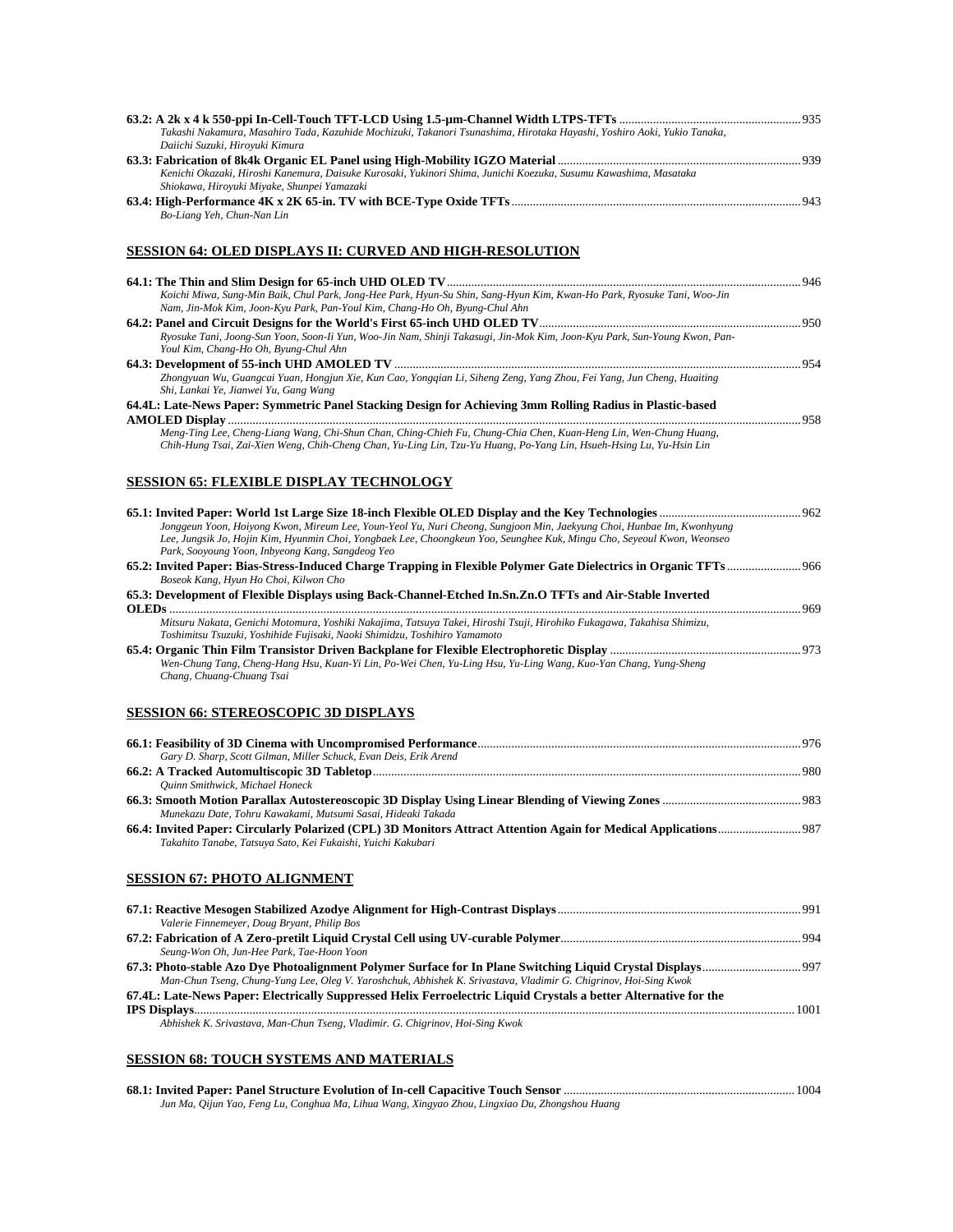| Younsung Na, Chul Ho Park, Dongwoo Kang, Youngseok Choi, Suho Jeon                                                                                   |  |
|------------------------------------------------------------------------------------------------------------------------------------------------------|--|
|                                                                                                                                                      |  |
| Chandrakant Bhat, David P. Brown, Clement Chen, Bjørn F. Mikladal, Liam Ó Súilleabháin, Erkki L. Soininen, Dewei Tian, Ilkka<br>Varjos, Xiaowei Zhan |  |
| <b>SESSION 69: OXIDE-TFT RELIABILITY</b>                                                                                                             |  |
| 69.1: Invited Paper: The Advantages of the Self-Aligned Top Gate Oxide TFT Technology for AM-OLED Displays  1016<br>Toshiaki Arai                    |  |
| 69.2: Distinguished Paper: High Reliable a-IGZO TFTs with Self Aligned Coplanar Structure for Large-Sized                                            |  |
|                                                                                                                                                      |  |
| Chanki Ha, Heung-Jo Lee, Jin-Woo Kwon, Seong-Yoon Seok, Chang-li Ryoo, Kwi-Young Yun, Bong-Chul Kim, Woo-Sup Shin,<br>Soo-Youle Cha                  |  |
|                                                                                                                                                      |  |

*Kuo-Jui Chang, Wen-Tai Chen, Wei-Cheng Chang, Wen-Pin Chen, Cheng-Chung Nien, Tsung-Hsiang Shih, Hsueh-Hsing Lu, Yu-*

# **SESSION 70: OLED DISPLAYS III**

*Hsin Lin* 

| 70.1: High-Resolution OLED Display with the World's Lowest Level of Power Consumption Using Blue/Yellow                  |  |
|--------------------------------------------------------------------------------------------------------------------------|--|
|                                                                                                                          |  |
| Ryohei Yamaoka, Toshiki Sasaki, Riho Kataishi, Noriko Miyairi, Koji Kusunoki, Makoto Kaneyasu, Hiroyuki Miyake, Nobuharu |  |
| Ohsawa, Satoshi Seo, Yoshiharu Hirakata, Shunpei Yamazaki, Koji Ono, Takayuki Cho, Hidenori Mori                         |  |
|                                                                                                                          |  |
| Daiki Nakamura, Hisao Ikeda, Nozomu Sugisawa, Yuichi Yanagisawa, Shingo Eguchi, Susumu Kawashima, Masataka Shiokawa,     |  |
| Hiroyuki Miyake, Yoshiharu Hirakata, Shunpei Yamazaki, Satoru Idojiri, Akira Ishii, Masatoshi Yokoyama                   |  |
|                                                                                                                          |  |
| Chung-Chia Chen, Meng-Ting Lee, Shu-Fen Wu, Hsueh-Yeh Yang, Shih-Ming Shen, Yu-Hsin Lin                                  |  |
|                                                                                                                          |  |
| Kohei Yokoyama, Shinichi Hirasa, Noriko Miyairi, Yasuhiro Jimbo, Kouhei Toyotaka, Makoto Kaneyasu, Hiroyuki Miyake,      |  |
| Yoshiharu Hirakata, Shunpei Yamazaki, Masataka Nakada, Takahiro Sato, Naoto Goto                                         |  |

#### **SESSION 71: FLEXIBLE ENCAPSULATION**

| 71.1: High Throughput and Scalable Spatial Atomic Layer Deposition of Al <sub>2</sub> O <sub>3</sub> as a Moisture Barrier for Flexible                                                                                                                     |      |
|-------------------------------------------------------------------------------------------------------------------------------------------------------------------------------------------------------------------------------------------------------------|------|
|                                                                                                                                                                                                                                                             |      |
| Hagyoung Choi, Seokyooon Shin, Yonghyuk Choi, Yeongtae Choi, Junghun Kim, Sanghun Kim, Hyungkyu Kim, Jongsik Park, Seog<br>Chul Chung, Hyeongtag Jeon, Kiyoung Oh                                                                                           |      |
|                                                                                                                                                                                                                                                             |      |
| Ji-Feng Chen, Chia-Hsun Tu, Po-Yang Lin, Ming-Chang Hsu, Chen-Shuo Huang, Keh-Long Hwu, Hsueh-Hsing Lu, Lee-Hsun<br>Chang, Yu-Hsin Lin                                                                                                                      |      |
| 71.3: Quantification of Water Penetration and Degradation through Adhesives Applicable to Flexible OLED                                                                                                                                                     |      |
| Design.                                                                                                                                                                                                                                                     | 1051 |
| Yoshiko Ohzu, Hisashi Takahagi, Atsushi Uehigashi, Hirofumi Kubota, Akira Sugimoto, Hiroshi Ohata, Akira Suzuki, Shigeki<br>Hara, Mitsuru Tanamura, Takashi Minakata, Masayuki Kimura, Nobuki Ibaraki, Hiroshi Tomiyasu, Tetsuo Tsutsui, Hideyuki<br>Murata |      |

#### **SESSION 72: CURVED OR HIGH-RESOLUTION LARGE DISPLAYS**

| Ryutaro Oke, Takashi Nakai, Junichi Maruyama, Daisuke Kajita, Kaori Miyazaki, Masahiro Ishii, Hideki Matsukawa |  |
|----------------------------------------------------------------------------------------------------------------|--|
|                                                                                                                |  |
| Ken Hsiao, Guofu Tang, Gang Yu, Zuwei Zhang, Xiaojie Xu, Pangling Zhang, Chengling Lv, Alan Lien               |  |
|                                                                                                                |  |
| G. Scott Glaesemann, K. Hemanth Vepakomma                                                                      |  |
|                                                                                                                |  |
| Nami Okimoto, Saki Maeda, Eiji Niikura, Tomohiko Sawanaka, Hiroshi Kida                                        |  |
| 72.5L: Late-News Paper: Development of a Novel Wide- Gamut 8K 120Hz LCD Complying with ITU-R BT.2020  1070     |  |
| Takeshi Kumakura, Shigeto Yoshida, Akira Tomiyoshi, Toshiyuki Fujine, Yasuhiro Yoshida                         |  |

# **SESSION 73: ULTRA-LOW-POWER LCDS**

| Joon-Dong Lee, Jong-Bum Lee, Seong-Joon Cho, Joon-Youn Yang, Myungchul Jun, Inbyeong Kang, Sang-Deog Yeo      |      |
|---------------------------------------------------------------------------------------------------------------|------|
| 73.2: A Novel TFT Pixel and Driving Scheme of Electrically- Suppressed-Helix Flc for Active Matrix Flat Panel |      |
| <b>Display</b>                                                                                                | 1077 |

*Tsz Kin Ho, Man Chun Tseng, Abhishek Srivastava, Wei Zhou, Lei Lei, Vladimir G. Chigrinov, Man Wong, Hoi Sing Kwok*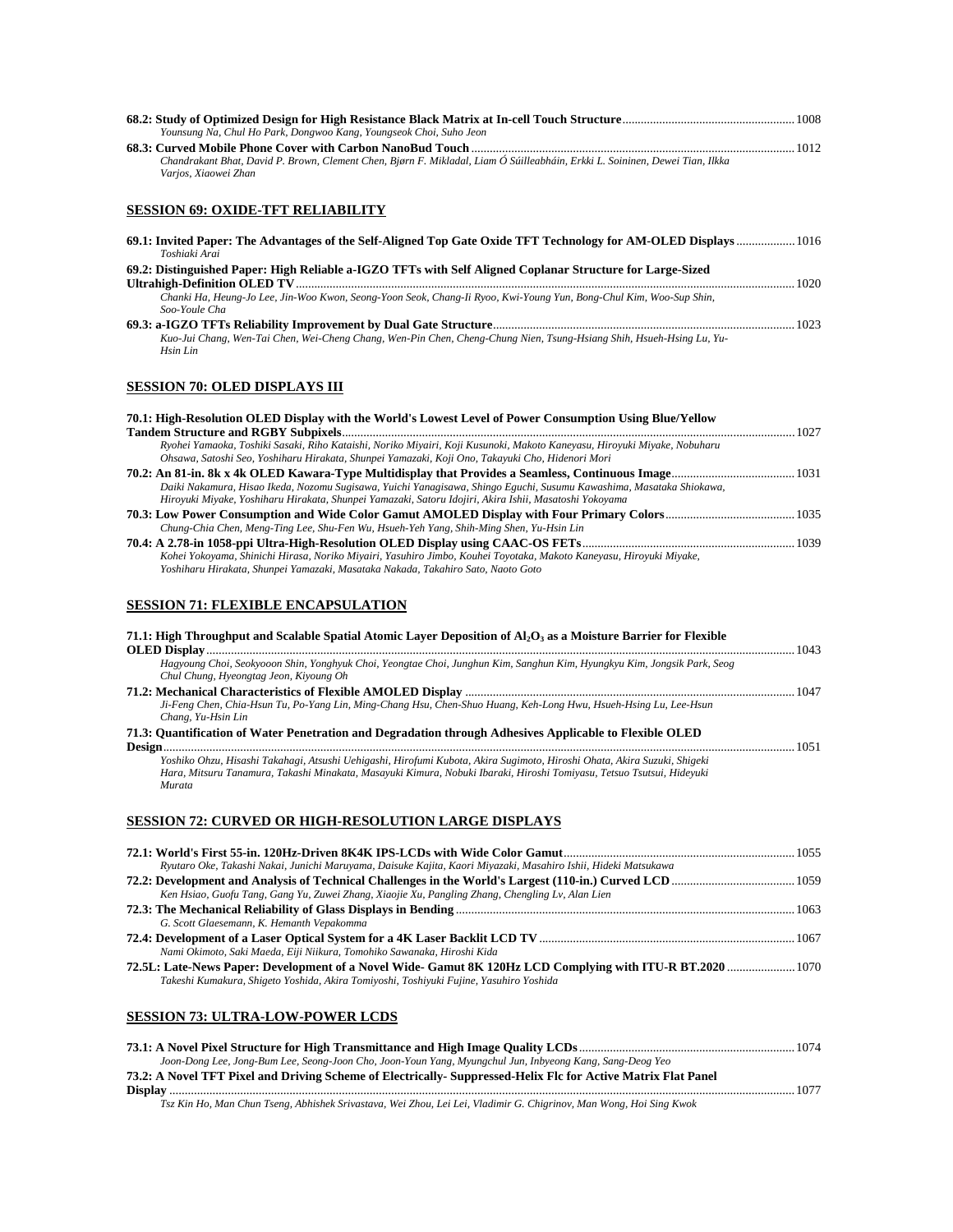| Jung-Wook Kim, Tae-Hoon Choi, Tae-Hoon Yoon, E-Joon Choi, Ji-Hoon Lee                                                       |  |
|-----------------------------------------------------------------------------------------------------------------------------|--|
|                                                                                                                             |  |
| Daisuke Kubota, Yasuhiro Niikura, Ryo Hatsumi, Tetsuji Ishitani, Yoshiharu Hirakata, Hiroyuki Miyake, Shunpei Yamazaki, Ami |  |
| Nakamura, Yuka Chubachi, Masahiro Katayama                                                                                  |  |

# **SESSION 74: TOUCH APPLICATIONS**

| Hao Li, Papu Maniar                                                                           |  |
|-----------------------------------------------------------------------------------------------|--|
|                                                                                               |  |
| Russ Gruhlke, Babak Aryan, Hae-Jong Seo, Ying Zhou, John Wyrwas, Khurshid Alam, Evgeni Gousev |  |
|                                                                                               |  |
| Chris Harrison                                                                                |  |
|                                                                                               |  |
|                                                                                               |  |
|                                                                                               |  |

# **BOOK 3**

# **ACTIVE-MATRIX DEVICES**

| P-1: Current-Supplying Driving Method of Active-Matrix Ionic Polymer-Metal Composites for Stereoscopic                                                                                                                                    |  |
|-------------------------------------------------------------------------------------------------------------------------------------------------------------------------------------------------------------------------------------------|--|
|                                                                                                                                                                                                                                           |  |
| Shigeki Sawada, Hiroshi Okazaki, Masahito Okumura, Tokiyoshi Matsuda, Mutsumi Kimura, Hideki Tanaka, Tetsurou Matsumoto                                                                                                                   |  |
|                                                                                                                                                                                                                                           |  |
| Chen-Hao Kuo, Yung-Sheng Tsai, Ching-Chieh Tseng, Chee-Wai Lau, Chun-Yen Liu, Hannibal Wang, Leon Huang, Scott Lin,<br>You-Pang Wei, Po-Tsun Liu                                                                                          |  |
| P-3: A New LTPs Pixel Circuit for Compensating the Variation of TFT Characteristics and Alleviating OLED                                                                                                                                  |  |
|                                                                                                                                                                                                                                           |  |
| Wei-Chu Hsu, Pi-Cheng Wu, Ko-Ruey Jen, Chien-Ya Lee, Hong-Shen Lin, Lee-Hsun Chang, Yu-Hsin Lin                                                                                                                                           |  |
| P-4: Feasibility Study of a Dual-gate Photosensitive Thin-Film Transistor for Fingerprint Sensor Integrated                                                                                                                               |  |
|                                                                                                                                                                                                                                           |  |
| Hyungsu Jeong, Minho Won, Weijing Shi, Jeffery A. Weldon, Xin Li, Kai Wang                                                                                                                                                                |  |
| P-5: Oxide Semiconductor/Polypropylene Carbonate Paste for A Thin-Film Transistor using Screen Printing 1135                                                                                                                              |  |
| Akinari Matoba, Kazuhiro Fukada, Yojiro Maeda, Xi Yun Liu, Kiyoshi Nishioka, Nobutaka Fujimoto, Masahiro Suzuki, Yasuto<br>Yonezawa, Shinji Takagi, Satoshi Inoue, Tatsuya Shimoda                                                        |  |
|                                                                                                                                                                                                                                           |  |
| Manoj Nag, Steve Smout, Ajay Bhoolokam, Robert Muller, Marc Ameys, Kris Myny, Sarah Schols, Brian Cobb, Abhishek Kumar,<br>Gerwin Gelinck, Mitsuhiro Murata, Guido Groeseneken, Paul Heremans, Soeren Steudel                             |  |
|                                                                                                                                                                                                                                           |  |
| Saeroonter Oh, Ju-Heyuck Baeck, Dohyung Lee, Taeuk Park, Hyun Soo Shin, Jong Uk Bae, Kwon-Shik Park, Inbyeong Kang                                                                                                                        |  |
| P-8: Investigating the Degradation Behaviors for Bottom/Top Gate Sweep under Negative Bias Illumination Stress                                                                                                                            |  |
|                                                                                                                                                                                                                                           |  |
| Ming-Yen Tsai, Ting-Chang Chang, Ann-Kuo Chu, Tien-Yu Hsieh, Ching-En Chen, Hua-Mao Chen, Po-Yung Liao, Bo-Wei Chen,<br>Yu-Xin Yang, Kuo-Kuang Chen, Tsung-Hsiang Shih, Hsueh-Hsing Lu                                                    |  |
|                                                                                                                                                                                                                                           |  |
| Xin He, Ling Wang, Wei Deng, Xiang Xiao, Letao Zhang, Chuanli Leng, Mansun Chan, Shengdong Zhang                                                                                                                                          |  |
| P-10: Comparative Studies of ZnON and ZnO Thin Film Transistors Fabricated by DC Reactive Sputtering                                                                                                                                      |  |
|                                                                                                                                                                                                                                           |  |
| Kyung-Chul Ok, Hyun-Jun Jeong, Hyun-Mo Lee, Hyun-Suk Kim, Jin-Seong Park                                                                                                                                                                  |  |
|                                                                                                                                                                                                                                           |  |
| Yukinori Shima, Hiroshi Kanemura, Satoshi Higano, Yasuharu Hosaka, Kenichi Okazaki, Junichi Koezuka, Shinpei Matsuda,<br>Daisuke Matsubayashi, Shunpei Yamazaki                                                                           |  |
|                                                                                                                                                                                                                                           |  |
| Kyung Park, Hyun Soo Shin, Jonguk Bae, Jang-Yeon Kwon                                                                                                                                                                                     |  |
|                                                                                                                                                                                                                                           |  |
| Yusuke Nonaka, Takako Takasu, Noritaka Ishihara, Masashi Oota, Yoshimi Ishiguro, Yoichi Kurosawa, Koji Dairiki, Shunpei<br>Yamazaki                                                                                                       |  |
|                                                                                                                                                                                                                                           |  |
| En-Chih Liu, Yi-Kai Chen, Wei-Chen Yen, Shin-Chuan Chian, Chi-Chung Tsai, Ying-Hui Chen, Chin-Hai Huang, Ya-Ju Lu, Wen-<br>Kuang Tsao, Yu-Hsien Chen, Der-Chun Wu, Fu-Cai Lu, Yi-Hsien Lin, Shan-Jung Yang, Cheng-Jung Yang, Yen-Yu Huang |  |
| P-15: Self-Aligned Top-Gate Zinc Oxide Thin Film Transistors Fabricated by Reactive Sputtering of Metallic Zinc                                                                                                                           |  |
|                                                                                                                                                                                                                                           |  |
| Meng Zhang, Zhihe Xia, Wei Zhou, Rongsheng Chen, Man Wong, Hoi-Sing Kwok                                                                                                                                                                  |  |
| P-16: The Research of Dual-Layer Channel ITO/MZO Thin Film Transistors Fabricated on Glass at Low                                                                                                                                         |  |
|                                                                                                                                                                                                                                           |  |
| Pan Shi, Dedong Han, Wen Yu, Zhuofa Chen, Nannan Zhao, Feilong Zhao, Jing Wu, Junchen Dong, Yingying Cong, Lingling<br>Huang, Yi Zhang, Shengdong Zhang, Xing Zhang, Yi Wang                                                              |  |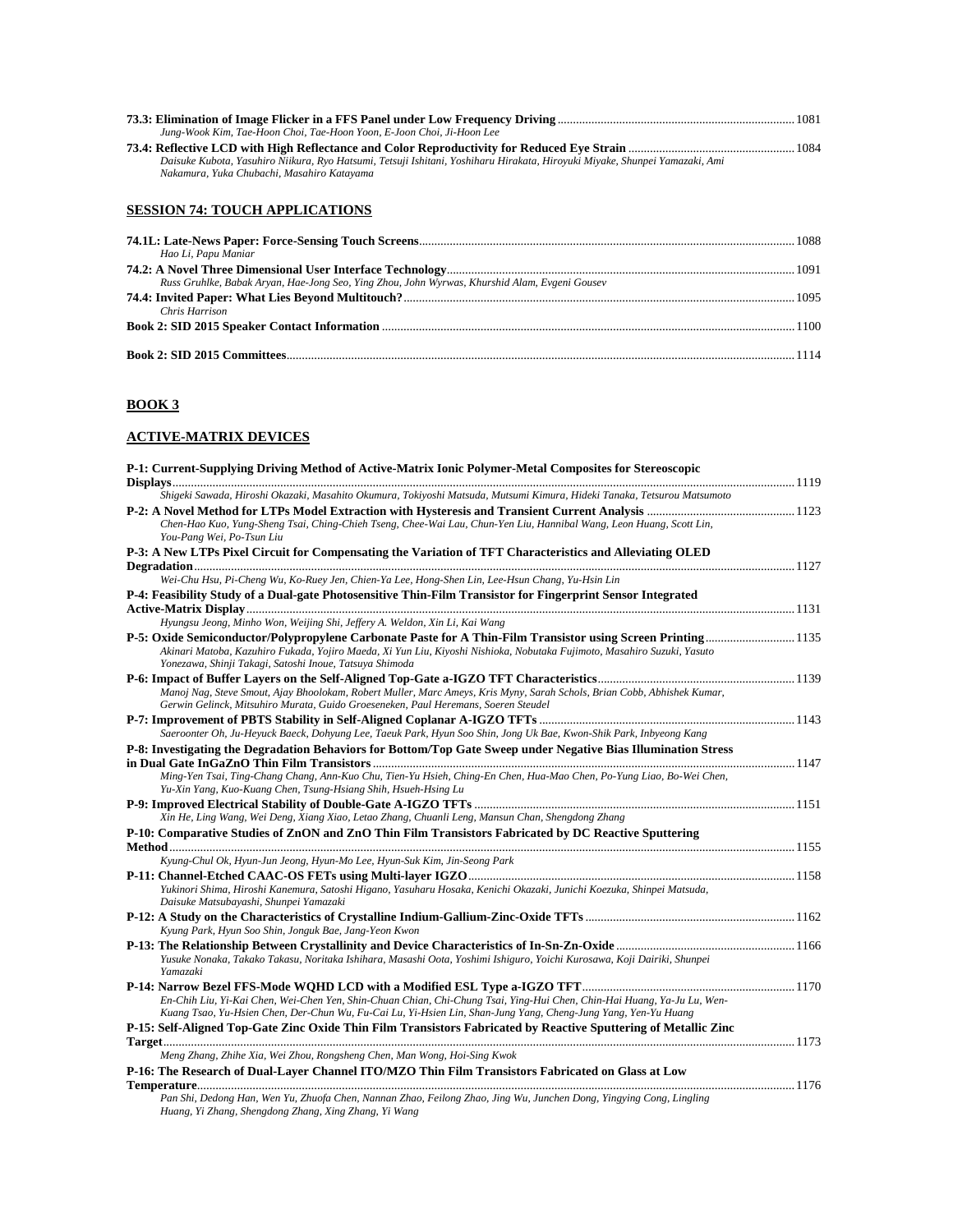| Fengjuan Liu, Dongfang Wang, Longbao Xin, Liangchen Yan, Meili Wang, Guangcai Yuan, Gang Wang                                                                                   |  |
|---------------------------------------------------------------------------------------------------------------------------------------------------------------------------------|--|
|                                                                                                                                                                                 |  |
| Zhongyuan Wu, Kun Cao, Longyan Wang, Jingwen Yin, Quanhu Li, Yongqian Li, Cuili Gai, Baoxia Zhang, Gang Wang, Scott Lin,<br>Chi-Wei Wang, Leon Huang, You-Pang Wei, Po-Tsun Liu |  |
| P-19: Effect of Strain on Characteristics of Amorphous In-Ga-Zn-O TFTs Fabricated on Engineered Aluminum                                                                        |  |
|                                                                                                                                                                                 |  |
| Forough Mahmoudabadi, Miltiadis Hatalis, Kirit N. Shah, Thomas L. Levendusky                                                                                                    |  |
|                                                                                                                                                                                 |  |
| Xiaolin Wang, Xingyao, Wei Qin, Hui Zhang, Li Xiao, Yoonsung Um, Kuanjun Peng, Yunsik Im, Jungmok Jun                                                                           |  |
|                                                                                                                                                                                 |  |
| Xiaodi Liu, Liangchen Yan, Guangcai Yuan, Lei Chen, Jun Cheng, Chunsheng Jiang, Xiangyong Kong, Jiangbo Chen, Wei Liu,<br>Wulin Shen, Wang Gang                                 |  |
| P-22: High Performance a-IGZO TFT Backplanes with Cu Gate and Source/Drain Electrodes for AMOLED                                                                                |  |
|                                                                                                                                                                                 |  |
| Xiaming Zhu, Chunsheng Jiang, Guangcai Yuan, Wei Liu, Xuyuan Li, Longbao Xin, Meili Wang, Gang Wang                                                                             |  |
|                                                                                                                                                                                 |  |
| Nam-Kyun Tak, Jin-Young Kim, Ji-Ung Han, In-Chol Choi, Won-Seok Lee, Man-Gyu Hwang                                                                                              |  |
| Rongsheng Chen, Wei Zhou, Meng Zhang, Zhihe Xia, Man Wong, Hoi-Sing Kwok                                                                                                        |  |
| P-25: Enhancement in Positive Bias Stress Stability of In-Ga-Zn-O Thin-Film Transistors with Vertically Graded-                                                                 |  |
|                                                                                                                                                                                 |  |
| Yeong-Gyu Kim, Seokhyun Yoon, Seonghwan Hong, Jong Sun Choi, Hyun Jae Kim                                                                                                       |  |
|                                                                                                                                                                                 |  |
| Yang-Shun Fan, Chih-Hsiang Chang, Guang-Ting Zheng, Che-Chia Chang, Po-Tsun Liu                                                                                                 |  |
| Huaping Li, Man Yang, Hongyu Liu, Yifan Tang, Wenmin Guo, Kris Smolinski                                                                                                        |  |
| P-152L: Late-News Poster: Simple Method for Low-Temperature Processed In-Ga-Zn-O Thin-Film Transistors                                                                          |  |
|                                                                                                                                                                                 |  |
| Si Joon Kim, Seokhyun Yoon, Young Jun Tak, Hyun Jae Kim                                                                                                                         |  |
| P-153L: Late-News Poster: Interface Location Controlled Dual Stacked Solution-Processed In-Ga-Zn-O Thin Film                                                                    |  |
|                                                                                                                                                                                 |  |
| Jae Won Na, Yeong-Gyu Kim, Hyun Jae Kim                                                                                                                                         |  |
| Seonghyun Jin, Suhui Lee, Eunji Lee, Mallory Mativenga, Jin Jang                                                                                                                |  |
| P-155L: Late-News Poster: Low Temperature Activation of In-Ga-Zn-O Thin Film Transistor using High                                                                              |  |
|                                                                                                                                                                                 |  |
| Won-Gi Kim, Young Jun Tak, Tae Soo Jung, Sung Pyo Park, Heesoo Lee, Jeong Woo Park, Hyun Jae Kim                                                                                |  |

# **APPLICATIONS**

| Jose A. Dominguez-Caballero, James R. Nagel, Akihiro Takagi, Kunjal Parikh, Nabil Mohammad, Nicholas Economou, Erick |  |
|----------------------------------------------------------------------------------------------------------------------|--|
| Ramos-Murillo, Rajesh Menon                                                                                          |  |
|                                                                                                                      |  |
| Shuda Yu, Rui Bao, Chunhui Cui, Mao Ye                                                                               |  |
|                                                                                                                      |  |
| Hsia-Tsai Hsiao, Yu-Hsin Liang, Hsiang-I Peng, Chun-Hao Tu, Chu-Yu Liu, Ming-Feng Chiang                             |  |
|                                                                                                                      |  |
| Wei-Chieh Lin, Yun-Ting Cheng, Kuo-Chung Huang, Hoang Yan Lin                                                        |  |
| P-156L: Late-News Poster: Optical Tubes Using High-Refractive Index Resin and Their Application for New              |  |
|                                                                                                                      |  |
| Young Ho Cha, Hun Chul Kim, Jae Woo Lee, Jang Hwan Hwang, Young Kwan Kim                                             |  |

# **APPLIED VISION/HUMAN FACTOR**

| P-31: Will Curved Displays Become Mainstream in Electronics? Appraisal for Aesthetic and Usability Aspects of |  |
|---------------------------------------------------------------------------------------------------------------|--|
|                                                                                                               |  |
| Nooree Na, Kyeong Ah Jeong, Sung-Wook Ju, Kyungah Choi, Hyeon-Jeong Suk                                       |  |
|                                                                                                               |  |
| Johanna Rousson, Jérémy Haar, Bastian Piepers, Ljiljana Platiša, Tom Kimpe, Wilfried Philips                  |  |
|                                                                                                               |  |
| Danli Wang, Xinpan Yang, Yaohua Xie, Zijian Wan                                                               |  |
|                                                                                                               |  |
| Yuichi Yanagisawa, Hisao Ikeda, Yoshiharu Hirakata, Shunpei Yamazaki, Michitaka Hirose, Masao Kasuga          |  |
|                                                                                                               |  |
| Feng Jiang, Li Zhou, Ke Liu, Xuan He, Xindong Liu, Zhongjun Li                                                |  |
|                                                                                                               |  |
| Youhei Kumagai, Kohki Nagata, Ken Kihara, Sakuichi Ohtsuka                                                    |  |
|                                                                                                               |  |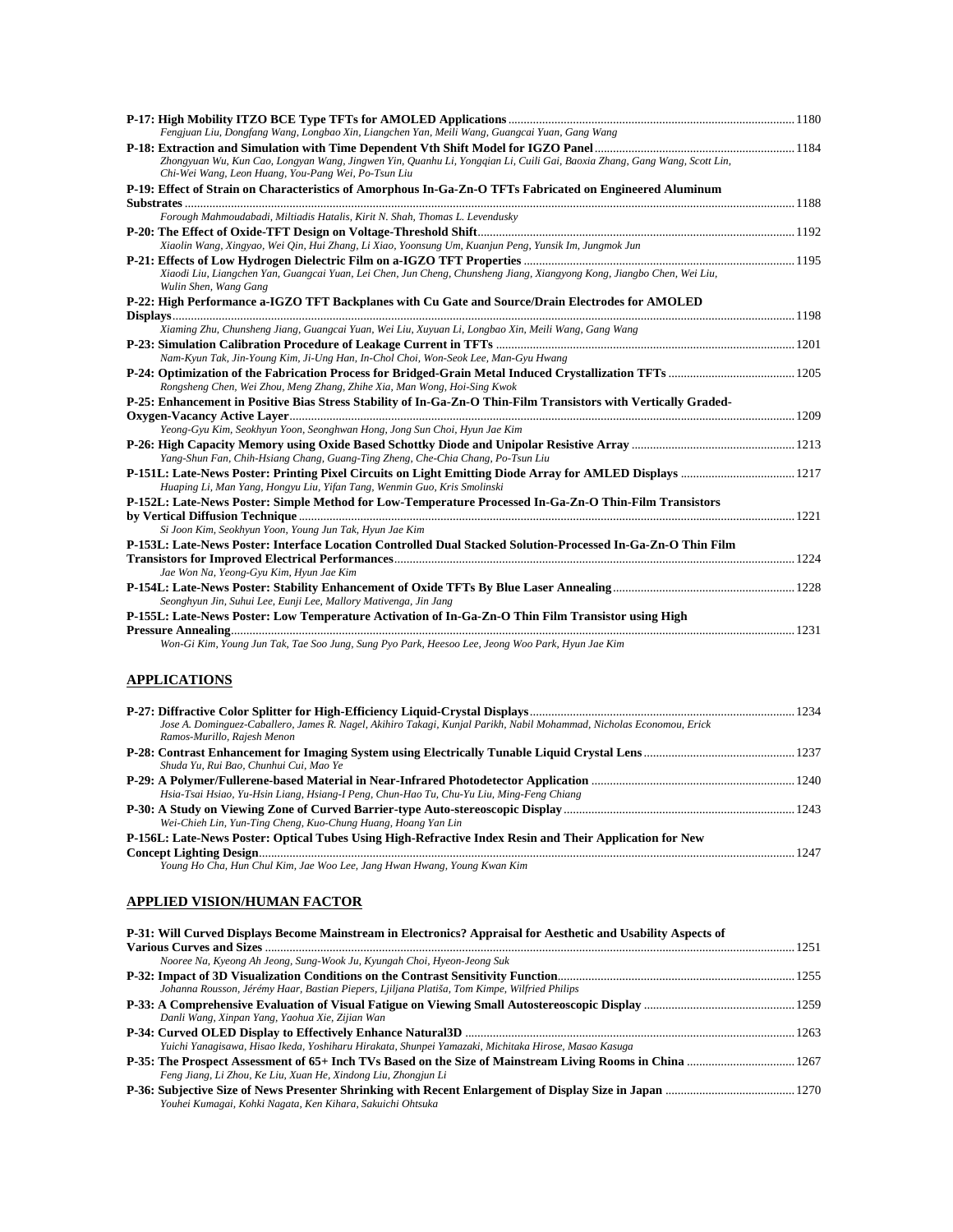| P-157L: Late-News Poster: Subjective Assessment of Simulated Curved Displays for Ultra-High-Definition TV in |  |
|--------------------------------------------------------------------------------------------------------------|--|
|                                                                                                              |  |
| Sakuichi Ohtsuka, Chihiro Imabayashi, Youhei Kumagai, Kohki Nagata, Ken Kihara                               |  |

# **DISPLAY ELECTRONICS**

| Yu-Chi Kang, Li-Wei Chang, Yung-Chih Wu, Wei-Ting Chen, Chia-Pu Ho, Chih-Hsiang Yang                                                                             |  |
|------------------------------------------------------------------------------------------------------------------------------------------------------------------|--|
|                                                                                                                                                                  |  |
| Chun-Da Tu, Yung-Chih Chen, Cheng-Han Huang, Kai-Wei Hong, Hsiang-Sheng Chang, Chung-Hong Kuo                                                                    |  |
| Hsi-En Liu, Chun-Jen Su, Chih-Kang Cheng, Wen-Kuen Liu                                                                                                           |  |
| Chia-Chun Chang, Jian-Fa Huang, Chin-Hsiang Chang, Che-Ming Hsu, Hong-Shen Lin, Lee-Hsun Chang, Yusin Lin                                                        |  |
| Chih-Lung Lin, Chia-En Wu, Ching-En Lee                                                                                                                          |  |
| Chih-Lung Lin, Po-Chun Lai, Ming-Yang Deng                                                                                                                       |  |
| P-44: New Pixel Circuit with Simple Driving Scheme for Active-Matrix Organic Light-Emitting Diode Displays 1301<br>Chih-Lung Lin, Po-Syun Chen, Ping-Shiao Shieh |  |
|                                                                                                                                                                  |  |
| Chih-Lung Lin, Mao-Hsun Cheng, Yuan-Wei Du, Po-Cheng Lai                                                                                                         |  |
|                                                                                                                                                                  |  |
| Chuanli Leng, Xin He, Hing-Mo Lam, Xue Meng, Cuicui Wang, Yuan-Chun Wu, Kai-Yuan Ko, Shengdong Zhang                                                             |  |
| P-47: Algorithm for Regional Mura Reduction By Using Gamma-Curve Transformation in LCD Panels1312<br>Hou-Liang Hu, Li-Wei Chu, Ping-Sheng Kuo, Alan Lien         |  |
|                                                                                                                                                                  |  |
| Congwei Liao, Zhijin Hu, Junmei Li, Wenjie Li, Shijie Cao, Shengdong Zhang                                                                                       |  |
|                                                                                                                                                                  |  |
| Kyujin Kim, Wookyu Sang, Joungmi Choi, Ooksang Yoo, Youngsung Cho, Hyunguk Jang, Jin-Sang Lee, Ju-Young Lee, Myung-<br>Chul Jun, Inbyeong Kang, Sang-Deog Yeo    |  |
|                                                                                                                                                                  |  |
| Kun Cao, Quanhu Li, Chen Song, Baoxia Zhang, Yongqian Li, Song Meng, Jingwen Yin, Cuili Gai, Longyan Wang, Yu Wang,<br>Hongjun Xie, Zhongyuan Wu, Gang Wang      |  |
| Xiuling Li, Di Geng, Mallory Mativenga, Jin Jang                                                                                                                 |  |
|                                                                                                                                                                  |  |
| Jae Gwang Um, Di Geng, Mallory Mativenga, Ravi K. Mruthyunjaya, Gregory N. Heiler, Timothy J. Tredwell, Jin Jang                                                 |  |
| P-158L: Late-News Poster: Development of A Silicon Process with Device Mobility >500 Cm <sup>2</sup> /V-Sec Suitable for a                                       |  |
|                                                                                                                                                                  |  |
| Feng Chen, Roohollah Samadzadeh Tarighat, Graham Hill, John Vieth, Siva Sivoththaman, Douglas R. Dykaar                                                          |  |
|                                                                                                                                                                  |  |
| Shang-Yu Su, Sheng-Wen Cheng, Hui-Feng Lin, Hui Chuke, Yu-Chin Chu, Shin-Ting Huang, Ren-Lang Dong, Chih-Yueh Lo                                                 |  |
| DISPLAY MANUFACTURING                                                                                                                                            |  |
|                                                                                                                                                                  |  |
| Na Zhao, Qiyu Shen, Gaofei Shi, Xufei Xu, Yijun Wang, Jie Song, Jidong Han, Yangzhi Yin, Dong Chen, Chuncheng Che, Chengkui<br>Li                                |  |
| D. 54. WCC Motorial Development of FIT M: Ctyrratural for Doduce the Devroy Congruention of a Longe Circ HIID                                                    |  |

| P-54: WCS Material Development of FIT M+ Structural for Reduce the Power Consumption of a Large Size UHD                                                                                                             | $-1344$ |
|----------------------------------------------------------------------------------------------------------------------------------------------------------------------------------------------------------------------|---------|
| Chulho Park, Eungyong Kim, Woojung Byun, Myungwoo Nam, Sangjeon Yu, Jongwook Park, Sangmun Shin                                                                                                                      |         |
| P-55: Process Development of Integrated Vcom and PAS using Wet Etching Bias Control for High Resolution<br>1348                                                                                                      |         |
| Heeyoung Kwack, Eungyong Kim, Chulho Park, Myungwoo Nam, Sangjeon Yu, Jongwook Park, Sangmun Shin                                                                                                                    |         |
| Peng-Yu Chen, Chien-Chuan Chen, Cheng-Chih Hsieh, Ju-Mei Lin, Yu-Syuan Lin, Yusin Lin                                                                                                                                |         |
| P-57: OLED Lighting Devices Fabricated by Flexography Printing of Silver Nanowire and Conducting Polymer 1355<br>Tadahiro Furukawa, Norifumi Kawamura, Junichi Inoue, Hitoshi Nakada, Mitsuhiro Koden                |         |
| P-58: Highly Stable Organic Thin-Film Transistor array Fabricated on Gorilla Glass Substrates using Direct                                                                                                           |         |
|                                                                                                                                                                                                                      | 1359    |
| Yingtaoxie, Shihong Ouyang, Dongping Wang, Dalong Zhu, Xin Xu, Te Tan, Wen-Ya Lee, Zhenan Bao, James R. Matthews, Weijun<br>Niu, Kristi L. Simonton, Timothy E. Myers, Robert A. Bellman, Minggian He, Hon Hang Fong |         |
|                                                                                                                                                                                                                      |         |
| Yi-Wen Chiu, Sheng-Fa Liu, Ji-Yi Chiou, Yen-Wei Liu, Ming-Hsiang Lai, Ching-Yu Huang, Yi-Fan Niu                                                                                                                     |         |
|                                                                                                                                                                                                                      |         |
| Hikaru Ikeda, Kiyotaka Kinoshita, Mutumu Fukada, Kosuke Kawamoto, Takashi Murata, Ken Choju, Masahiko Ohji, Hiroki<br>Yamazaki                                                                                       |         |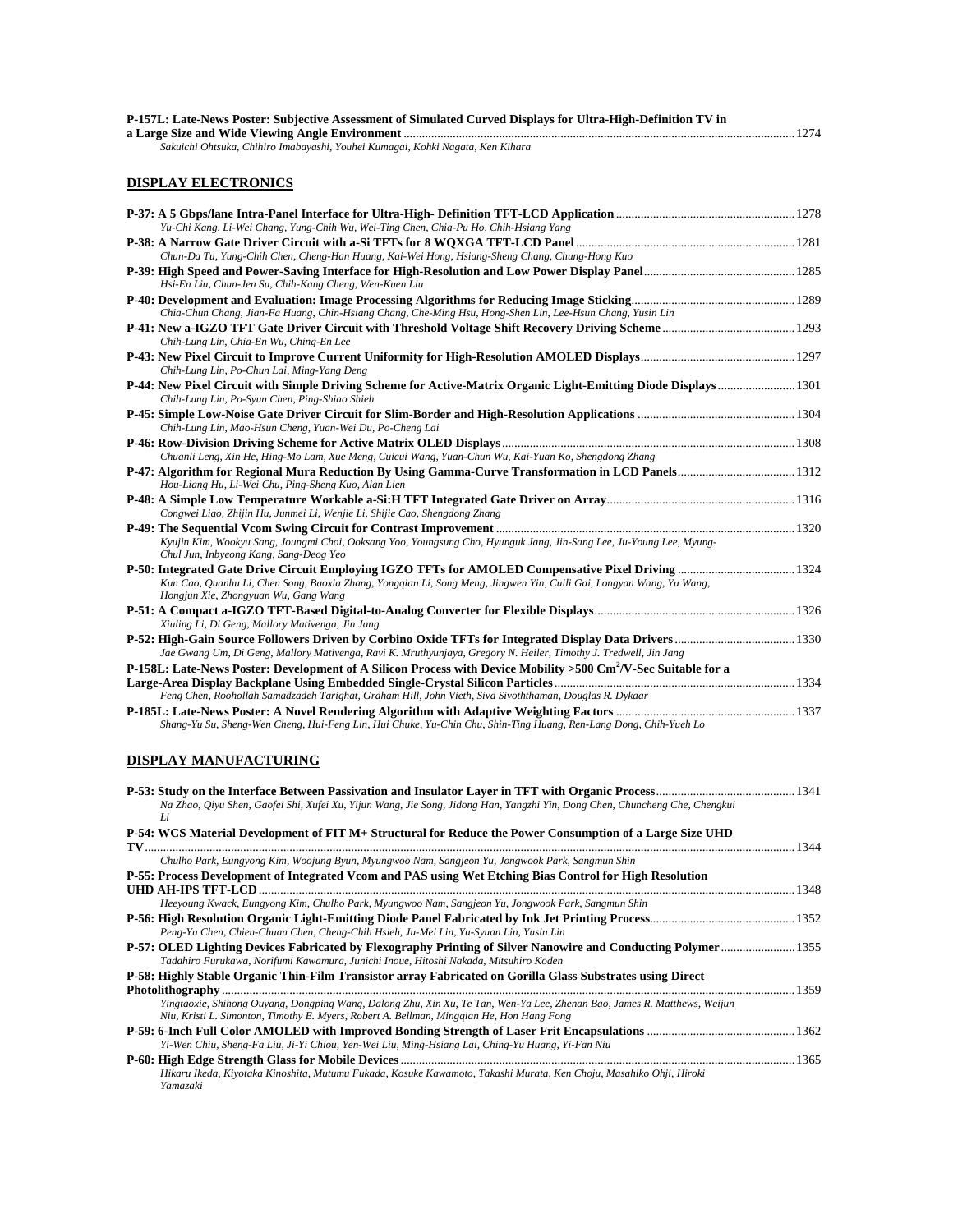| P-62: Silicone Adhesive Providing Protection, Waterproofing, and Reworkability for Precision Assembly of         |      |
|------------------------------------------------------------------------------------------------------------------|------|
|                                                                                                                  |      |
| Ryan F. Schneider, Glenn V. Gordon, Sung Hyun Kim, Gwang Su Lee, James S. Tonge                                  |      |
| P-63: Effect of Glass Substrate Characteristics on Pattern Tolerance in Inverted-Staggered-Type TFT-Array        |      |
|                                                                                                                  | 1372 |
| Kazutaka Hayashi, Yasumasa Kato, Masaya Kunigita                                                                 |      |
|                                                                                                                  |      |
| Alex Xiao, Daric Cui, Jiang Huan Shin, Xu Chen                                                                   |      |
|                                                                                                                  |      |
| Manuela Junghähnel, Stephanie Weller, Thoralf Gebel                                                              |      |
| P-66: Crystallized Thin Film using the Carbon Nanotube Electron Beam (C-Beam) for High Performance Thin          |      |
|                                                                                                                  | 1382 |
| Ha Rim Lee, Su Woong Lee, Jung Su Kang, Ji Hwan Hong, Callixte Shikili, Kyu Chang Park                           |      |
| P-159L: Late-News Poster: Tungsten Oxide Buffer Layer on Silver Nanowires for Electrically Stable, Flexible,     |      |
|                                                                                                                  |      |
| Sun-Gyu Jung, Hyun Jun Lee, Ju Hyun Hwang, Yong Sub Shim, Kyu Nyun Kim, Cheol Hwee Park, Young Wook Park, Byeong |      |
| Kwon Ju                                                                                                          |      |

# **DISPLAY MEASUREMENT**

| Pierre Boher, Thierry Leroux, Veronique Collomb-Patton, Thibault Bignon      |  |
|------------------------------------------------------------------------------|--|
|                                                                              |  |
| Taek-Sung Lee, Won Mok Kim, Seok-Joo Byun, Jangkyo Lee, Seok Yong Byun       |  |
|                                                                              |  |
| Seondeok Hwang, Junghoon Yoon, Kihyung Kang                                  |  |
|                                                                              |  |
| Yu-Han Chiang, Ting-Wei Hsu, Shang-Chiang Lin, Cheng-Hsien Liao, Jenn-Jia Su |  |
|                                                                              |  |
| Nomin-Erdene Dalkhaa, Tsend-Ayush Oldokh, Ganbat Baasantseren                |  |
|                                                                              |  |
| Kuo Lung Lo, Yu Hsiang Tsai, Wei Yuan Cheng, Wei-De Jeng, Ou-Yang Mang       |  |

# **DISPLAY SYSTEMS**

| Huan Deng, Qiong-Hua Wang, Da-Hai Li, Cheng-Gao Luo                                                                                                               |      |
|-------------------------------------------------------------------------------------------------------------------------------------------------------------------|------|
| P-72: Non-Unified Elemental Image Array Generation Method for Moiré-Reduced Integral Imaging System  1413<br>Zhao-Long Xiong, Jun Chen, Huan Deng, Qiong-Hua Wang |      |
| P-73: Lenticular Lens Parameter Estimation Using Single Image for Crosstalk Reduction of Three-Dimensional                                                        |      |
|                                                                                                                                                                   |      |
| Hyoseok Hwang, Juyong Park, Hyun Sung Chang, Young Ju Jeong, Dongkyung Nam, In So Kweon                                                                           |      |
|                                                                                                                                                                   |      |
| Myung-Soo Park, Hye-Jin Kim, Kyoung-Ah Chin, Kil-Tae Kim, Joon-Ha Park, Kyoung-Moon Lim                                                                           |      |
|                                                                                                                                                                   |      |
| Jing-Long Liang, Qin Wang, Shang-Fei Zang, Wu-Xiang Zhao, Qiong-Hua Wang                                                                                          |      |
|                                                                                                                                                                   |      |
| Kun Wu, Naifu Wu, Wei Wei, Jiaqiang Lin, Tao Wang, Chunmiao Zhou, Yunsik Im, Jungmok Jun                                                                          |      |
| Maxim Schmidt, Daniel Schäfer, Chihao Xu                                                                                                                          |      |
|                                                                                                                                                                   |      |
| Lei Niu, Jialing Li, Jun Ma, Zhihua Ling, Tianyi Wu, Sitao Huo, Qijun Yao, Jason Huang                                                                            |      |
| Shizheng Wang, Mingyu Sun, Phil Surman, Junsong Yuan, Xiao Wei Sun                                                                                                |      |
| P-80: Multiple Orthographic Image Interleaving for Generating Tilted Elemental Image Array with an Arbitrary                                                      |      |
|                                                                                                                                                                   | 1444 |
| Jun Chen, Zhao-Long Xiong, Cheng-Gao Luo, Oiong-Hua Wang                                                                                                          |      |
| P-162L: Late-News Poster: Intelligent Backlight Technology Developments for Uniformity, Privacy & 3D                                                              |      |
|                                                                                                                                                                   |      |
| Graham J. Woodgate, Michael G. Robinson, Eric Sommerlade, Jonathan Harrold, Benjamin Ihas, Robert Ramsey                                                          |      |
| P-163L: Late-News Poster: The Influence of Spatial-Light-Modulator Parameters on the Quality of 3D                                                                |      |
|                                                                                                                                                                   | 1452 |
| Yingxi Zhang, Juan Liu, Xiao Ma, Jian Han, Yongtian Wang                                                                                                          |      |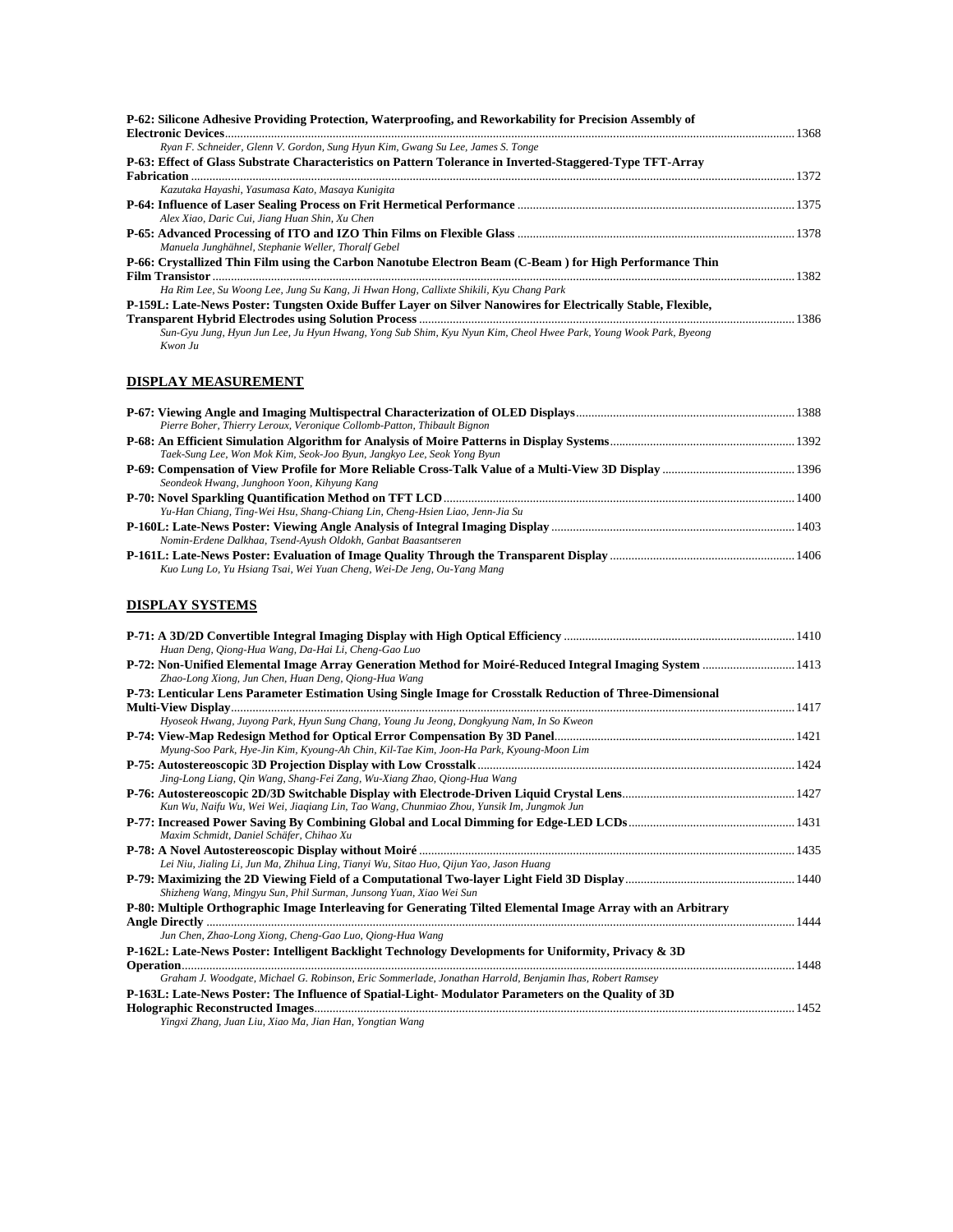# **EMISSIVE DISPLAYS**

| P-81: Non-Quasi Static Measurement in Random Network Carbon Nanotube Thin-Film Transistors for Next-      |      |
|-----------------------------------------------------------------------------------------------------------|------|
|                                                                                                           |      |
| Hyeonwoo Shin, Su-Yeon Park, Tae-Jun Ha, Changhee Lee                                                     |      |
|                                                                                                           |      |
| Ruidong Zhu, Zhenyue Luo, Shin-Tson Wu                                                                    |      |
| P-83: Oxygen Annealing Effect on Enhancement of Green Emission from ZnO Nanorods Recrystallized Growth    |      |
|                                                                                                           | 1462 |
| Chaoyang Li, Shengwen Hou                                                                                 |      |
| P-84: A Low-Cost, High-Throughput Procedure Synthesize of Pure-Green Core-Multishell Quantum Dots by      |      |
|                                                                                                           |      |
| Junjie Hao, Wei Chen, Jing Oin, Kai Wang                                                                  |      |
|                                                                                                           |      |
| Zhenyue Luo, Su Xu, Yating Gao, Yun-Han Lee, Yifan Liu, Shin-Tson Wu                                      |      |
| P-164L: Late-News Poster: Enhancing the Light Outcoupling Efficiency of Quantum-Dot Light Emitting Diodes |      |
|                                                                                                           |      |
| Haowen Liang, Ruidong Zhu, Shin-Tson Wu, Juntao Li, Jiahui Wang, Jianying Zhou                            |      |

# **E-PAPER AND FLEXIBLE DISPLAYS**

| Yasuhiro Jimbo, Yuki Tamatsukuri, Minato Ito, Kohei Yokoyama, Yoshiharu Hirakata, Shunpei Yamazaki                   |      |
|----------------------------------------------------------------------------------------------------------------------|------|
|                                                                                                                      |      |
| Ming-Hsiang Lai, Sheng-Fa Liu, Ching-Yu Huang, Ji-Yi Chiou, Yi-Wen Chiu, Yen-Wei Liu, Yi-Fan Niu                     |      |
| P-88: Enhancement of Electro-Optic Properties of Optically Isotropic Liquid Crystal Device for Flexible Display 1483 |      |
| Eun Jeong Shin, Seong Cheol Noh, Tae Hyung Kim, Jee Hun Kim, Prasenjit Nayek, Myong-Hoon Lee, Min Su Kim, Liang-Chy  |      |
| Chien, Joun Ho Lee, Byeong Koo Kim, Seung Hee Lee                                                                    |      |
| P-165L: Late-News Poster: Measuring the Optical Performance of Flexible Displays under Hemispherical Diffuse         |      |
| <b>Illumination</b>                                                                                                  | 1487 |
| Dirk Hertel, Edward F. Kelley, John Penczek                                                                          |      |

# **IES LIGHTING TRACK**

| P-89: Effects of Nano-TiO <sub>2</sub> Particles on Conversion Efficiency of Quantum Dots Light Converting Nanocomposites 1491 |  |
|--------------------------------------------------------------------------------------------------------------------------------|--|
| Wei Chen, Juniie Hao, Jing Oin, Kai Wang                                                                                       |  |
| P-90: Phosphor Converted White Light Emitting Diode with High Angular CCT Uniformity by Adding Scattering                      |  |
|                                                                                                                                |  |
| Wei-Shen Liao, Shao-Yu Chang, Yao-Chi Peng, Chih-Sheng Jao, Hoang-Yan Lin                                                      |  |
|                                                                                                                                |  |
| Jwo-Huei Jou, Sudhir Kumar, Chih-Chia An, Szu-Hao Chen, Sheng-Hsu Shih, Shang-Chih Lin                                         |  |
|                                                                                                                                |  |
| Seok-Jeong Song, Hyoungsik Nam                                                                                                 |  |

# **LIQUID-CRYSTAL TECHNOLOGY: ALIGNMENT**

| P-92: Orientational Ordering of Nematic Liquid Crystal Aligned with a Directly Spinnable Carbon Nanotube Web 1504                                                                                                                                                                                                                                                     |      |
|-----------------------------------------------------------------------------------------------------------------------------------------------------------------------------------------------------------------------------------------------------------------------------------------------------------------------------------------------------------------------|------|
| Hyojin Lee, Ji-Hoon Lee, Chi P. Huynh, Stephen C. Hawkins, Mustafa Musameh, Jonghyun Choi                                                                                                                                                                                                                                                                             |      |
| P-93: Highly Reliable Mobile Liquid Crystal Display using AIO <sub>y</sub> Deposited By Atomic Layer Deposition for Side                                                                                                                                                                                                                                              |      |
|                                                                                                                                                                                                                                                                                                                                                                       |      |
| Tetsuji Ishitani, Daisuke Kubota, Masaru Nakano, Yusuke Kubota, Koji Moriya, Akio Yamashita, Yujiro Sakurada, Koji Kusunoki,<br>Hideaki Shishido, Kazuya Sugimoto, Yoshiharu Hirakata, Shunpei Yamazaki, Masahiko Hayakawa                                                                                                                                            |      |
|                                                                                                                                                                                                                                                                                                                                                                       |      |
| Hyungmin Kim, Hyojin Lee, Seungbin Yang, Jiyong Hwang, Ji-Hoon Lee, Jonghyun Choi                                                                                                                                                                                                                                                                                     |      |
| P-95: Anchoring Energy Enhancement and Pre-tilt Angle Control of Liquid Crystal Alignment on Polymerized                                                                                                                                                                                                                                                              |      |
| <b>Surfaces Surfaces</b>                                                                                                                                                                                                                                                                                                                                              | 1514 |
| $I: L: W_1, \ldots, P: C L: U_1, \ldots, C L: C L: U_2, \ldots, T: U_2, \ldots, T: U_3, \ldots, T: U_4, \ldots, T: U_5, \ldots, T: U_6, \ldots, C L: C L: U_7, \ldots, C L: U_7, \ldots, C L: U_8, \ldots, C L: U_9, \ldots, C L: U_9, \ldots, C L: U_1, \ldots, U_1, \ldots, U_1, \ldots, U_1, \ldots, U_1, \ldots, U_1, \ldots, U_1, \ldots, U_1, \ldots, U_1, \ld$ |      |

*Libo Weng, Pei-Chun Liao, Chen-Chun Lin, Tien-Lun Ting, Wen-Hao Hsu, Jenn-Jia Su, Liang-Chy Chien* 

# **LIQUID-CRYSTAL TECHNOLOGY: BLUE-PHASE LCS**

| Pei Tang, Jian-Peng Cui, Hao-Xiang Fan, Oiong-Hua Wang                                                             |  |
|--------------------------------------------------------------------------------------------------------------------|--|
|                                                                                                                    |  |
| Jiamin Yuan, Daming Xu, Shin-Tson Wu                                                                               |  |
| P-167L: Late-News Poster: Enhanced Stability, Hysteresis, and Dark State of Polymer-Stabilized Blue Phase III 1524 |  |
| Min Su Kim, Liang-Chy Chien                                                                                        |  |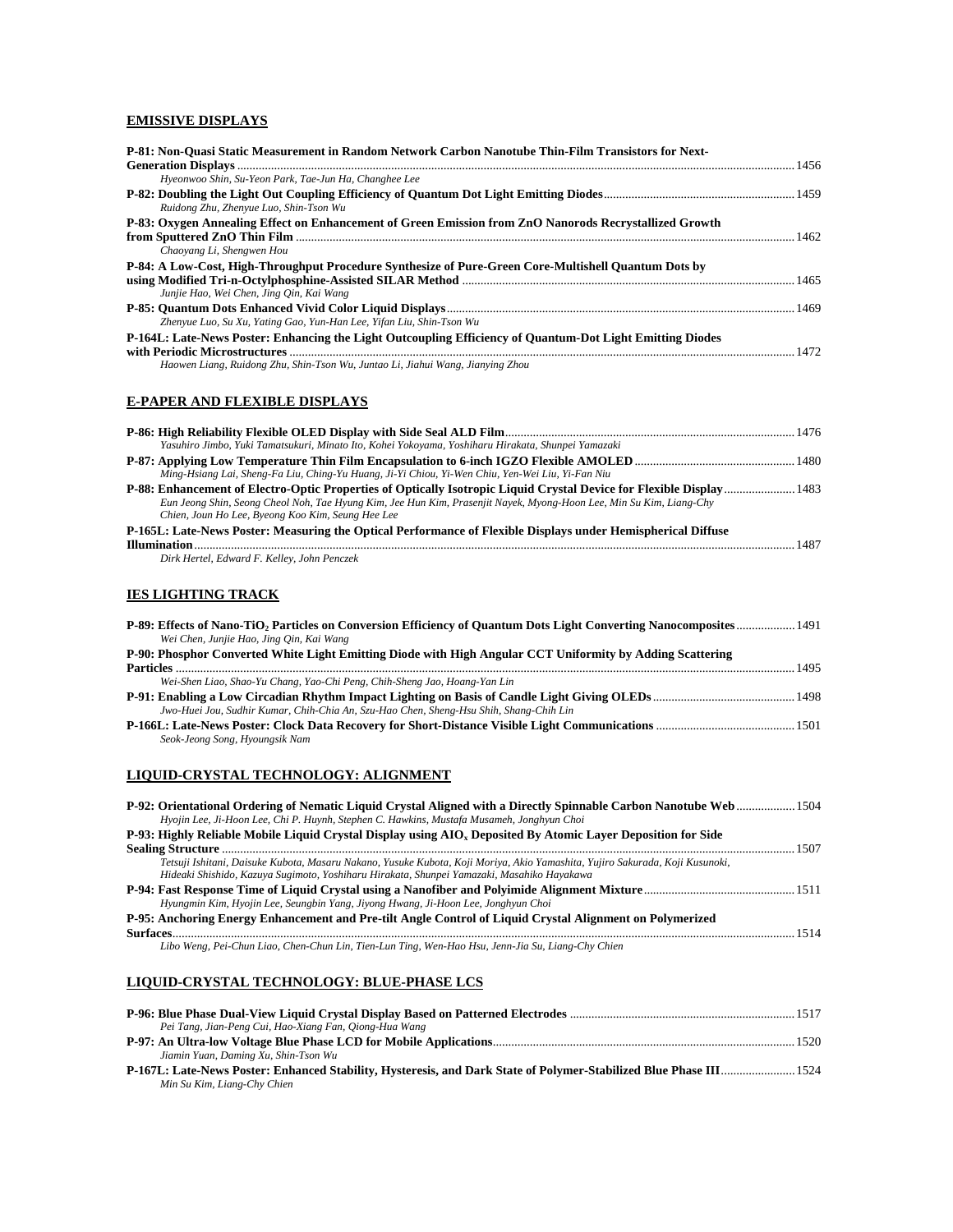# **LIQUID CRYSTAL TECHNOLOGY: DISPLAY MODELING**

| Chih-Tsung Kang, Li-Xuan Chen, Yun Zhang                                                                       |  |
|----------------------------------------------------------------------------------------------------------------|--|
| P-99: Increasing Rewriting Speed of Optically Rewritable E-Paper by Electric Field ……………………………………………………………………… |  |
| Jiatong Sun, Wanlong Zhang, Vladimir Chigrinov, Hoi Sing Kwok                                                  |  |
|                                                                                                                |  |
| Wang-Shuo Kao, Wenfang Sung, Kuan-Hsun Chen, Yun Cheng                                                         |  |
| P-101: Temperature-Dependent Behavioral Model of Twisted Nematic Pixel in Active-Matrix Liquid Crystal         |  |
|                                                                                                                |  |
|                                                                                                                |  |

*Jong-Man Kim, Seung-Woo Lee* 

# **LIQUID-CRYSTAL TECHNOLOGY: FFS/IPS**

| Tae-Hoon Choi, Young-Jin Park, Jung-Wook Kim, Dong-Myung Shin, Tae-Hoon Yoon                                                                            |      |
|---------------------------------------------------------------------------------------------------------------------------------------------------------|------|
|                                                                                                                                                         |      |
| Jaegeon You, Qian Jia, Yafeng Yang, Kiman Kim, Yu Zhang, Guangkui Qin, Teruaki Suzuki, Guanbao Hui, Jikai Yao                                           |      |
|                                                                                                                                                         |      |
| Li-Mei Jiang, Zi-Fang Su, Ying-Ming Liu, Xing Guan, Smart Chung                                                                                         |      |
| P-105: Field-induced Diffraction in Polymer-stabilized In-plane Switching Liquid Crystals with Vertical                                                 |      |
|                                                                                                                                                         |      |
| Libo Weng, Seung Hee Lee, Liang-Chy Chien                                                                                                               |      |
| P-106: A Novel Simulation Method in In-Plane Switching Mode Panel with Considering Light Scattering Behavior 1555                                       |      |
| Kazunori Okumoto, Tsuyoshi Tsuchiya, Koji Yonemura, Shingo Nagano, Osamu Tanina, Akimasa Yuuki, Toshiaki Fujino, Tetsuya<br>Satake                      |      |
|                                                                                                                                                         |      |
| Kun-Tsai Huang, Yu-Wen Hung, Ri-Xen Fang, Yuan-Te Chao, Tina Lee, Conrad Lee, Sung-Chin Lin, Chris Kuo, Ting-Shian Jen                                  |      |
|                                                                                                                                                         |      |
| Shinichiro Oka, Takeo Koito, Yingbao Yang, Hiroki Sugiyama, Yosuke Hyodo, Yuji Maeda, Takahiro Ochiai, Tomoyuki Takahashi,<br>Shinichi Komura           |      |
|                                                                                                                                                         |      |
| Andrii Varanytsia, Kyeong-Jin Kim, Jung-Im Hwang, Ji-Ho Baek, Mike Jun, Liang-Chy Chien                                                                 |      |
| P-168L: Late-News Poster: Maximization of Electro-Optic Performances in the Fringe-Field Switching Liquid                                               |      |
|                                                                                                                                                         |      |
| Jin Hyun Kim, Dae Hyung Kim, Han Sol Choi, Jun Ho Jung, Byeong Hoon Lee, Youri Kwon, Guntakrinda Murali, Young Jin Lim,<br>Seung Hee Lee, Philip J. Bos |      |
| P-169L: Late-News Poster: Electro-Optic Variation in AH-IPS Liquid Crystal Mode by Controlling the                                                      |      |
|                                                                                                                                                         | 1573 |
| Dong-Jin Lee, Min-Kyu Park, Jin-Tae Kim, Ji-Ho Baek, Joun-Ho Lee, Hyunchul Choi, Amid Ranjkesh, Hak-Rin Kim                                             |      |
| P-170L: Late-News Poster: Viewing Angle Enhancement Technology with the Polymer Stabilized In-Plane                                                     |      |
|                                                                                                                                                         |      |
| Tae Rim Lee, Ji Ho Baek, Woo Yong Choi, Mike Jun, Jeom Jae Kim, Myoung Kyu Kim                                                                          |      |
|                                                                                                                                                         |      |

# **LIQUID-CRYSTAL TECHNOLOGY: NEW DISPLAY COMPONENTS**

| Seungbin Yang, Hyojin Lee, Ji-Hoon Lee                                                                   |  |
|----------------------------------------------------------------------------------------------------------|--|
|                                                                                                          |  |
| Yating Gao, Zhenyue Luo, Ruidong Zhu, Oi Hong, Shin-Tson Wu, Ming-Chun Li, Seok-Lyul Lee, Wen-Ching Tsai |  |
|                                                                                                          |  |
| Li-Xiao Yao, Chao Liu, Ming-Huan Wang, Oiong-Hua Wang                                                    |  |
|                                                                                                          |  |
| Akiko Oya, Kakeru Hanabusa, Hiroki Yamaguchi, Kouji Kubota, Masamichi Morita                             |  |
|                                                                                                          |  |

# **LIQUID CRYSTAL TECHNOLOGY: PHOTO ALIGNMENT**

| P-113: Improvement of the Surface Anchoring Energy of the Photo-Alignment Laver in a Liquid Crystal Display                                                        |      |
|--------------------------------------------------------------------------------------------------------------------------------------------------------------------|------|
|                                                                                                                                                                    | 1595 |
| Byung-June Mun, Ki-Woong Park, Joun Ho Lee, Hyun Chul Choi, Byeong Koo Kim, Jae-Hoon Kim, Gi-Dong Lee                                                              |      |
|                                                                                                                                                                    |      |
| Tzu-Chieh Lin, Kai-Han Chang, Yanjun Song, Chungching Hsieh, Chang-Chen Lo, Chiayu Lee, Shui-Chih Alan Lien, Hiroshi<br>Hasebe, Haruvoshi Takatsu, Liang-Chy Chien |      |
| P-115: New Photoalignment Material: Azimuthal Anchoring Energy Decreases at Very High Photo-Induced Order                                                          |      |
| <b>Parameters</b>                                                                                                                                                  | 1602 |
| Alexander Muravsky, Vadim Mikulich, Anatoli Murauski, Veronika Bezruchenko                                                                                         |      |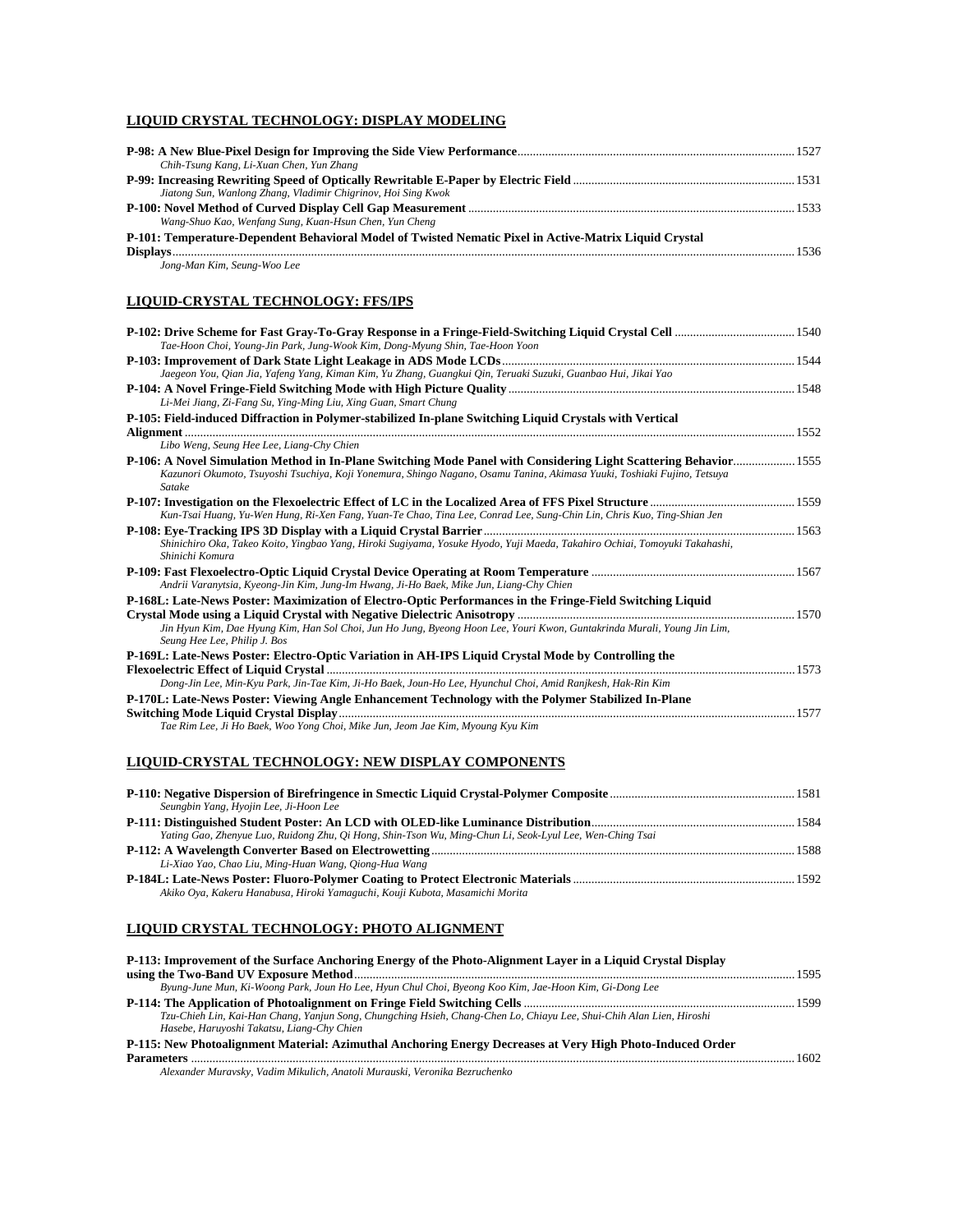| Yan-Jun Song, Chung-Ching Hsieh, Yong-Chao Zhao, Ren-Tang Zhao, Xiang Li, Chung-Yi Chiu, Chia-Yu Lee, Chang-Cheng Lo, |  |
|-----------------------------------------------------------------------------------------------------------------------|--|
| Alan Lien                                                                                                             |  |
|                                                                                                                       |  |
| Yong-Chao Zhao, Chung-Ching Hsieh, Yan-Jun Song, Xiang Li, Ren-Tang Zhao, Chia-Yu Lee, Chang-Cheng Lo, Alan Lien      |  |
|                                                                                                                       |  |
| Chen-Xiang Zhao, Fan Fan, Liang-Yu. Shi, Vladimir Chigrinov, Hoi Sing Kwok                                            |  |

# **LIQUID-CRYSTAL TECHNOLOGY: REFLECTIVE DISPLAYS**

| Jie Xiang, Oleg. D. Lavrentovich                                                                                   |      |
|--------------------------------------------------------------------------------------------------------------------|------|
| Xiao Li, Pengcheng Zhou, Yan Li, Chao Ping Chen, Xinhong Jiang, Wei Hu, Na Rong, Yachao Yuan, Shuxin Liu, Yikai Su |      |
| P-121: Angular-Insensitive Color Filters Based on Compact Multilayer Film for Reflective Displays and              |      |
|                                                                                                                    |      |
| Chenying Yang, Weidong Shen, Yueguang Zhang, Xu Liu                                                                |      |
| Chao Liu, Di Wang, Li-Xiao Yao, Lei Li, Qiong-Hua Wang                                                             | 1624 |
| P-123: Distinguished Poster: Field Sequential Color Displays based on Reflective Electrically Suppressed Helix     |      |
|                                                                                                                    | 1627 |
| Liangyu Shi, Ying Ma, Abhishek Srivastava, Vladimir Chigrinov, Hoi Sing Kwok                                       |      |
| Kentaro Kusama, Takahiro Ishinabe, Baku Katagiri, Tomoo Orui, Satoru Shoshi, Hideo Fujikake                        |      |

# **OLED**

| P-124: Excimer Formation in Organic Emitter Films Associated with a Molecular Orientation Promoted by Steric                                                                                                                                   |  |
|------------------------------------------------------------------------------------------------------------------------------------------------------------------------------------------------------------------------------------------------|--|
| Hinderance                                                                                                                                                                                                                                     |  |
| Jaehyun Lee, Beomjin Kim, Seungho Kim, Hwangyu Shin, Hayoon Lee, Hyocheol Jung, Joonghan Kim, Daisuke Yokoyama,<br>Jongwook Park                                                                                                               |  |
| P-125: Maskless RGB Color Patterning via Dye Diffusion for Vacuum-Deposited Small Molecule OLED Displays 1636<br>Yoshitaka Kajiyama, Thomas Borel, Koichi Kajiyama, Hany Aziz                                                                  |  |
| P-126: Stable Measurement of 10 <sup>-6</sup> gm <sup>-2</sup> day <sup>-1</sup> Water Vapor Transmission Rate in Barrier Materials by                                                                                                         |  |
| Yoichiro Nakano, Yoshikazu Takahashi, Toshiyuki Kanno, Hajime Yoshida, Toshihiro Shimada                                                                                                                                                       |  |
| P-127: Highly Efficient Light Extraction Technologies Applicable for Transparent OLED Lighting using a                                                                                                                                         |  |
|                                                                                                                                                                                                                                                |  |
| Satoshi Masuyama, Takashi Seki, Shigetaka Toriyama, Suzushi Nishimura                                                                                                                                                                          |  |
| Cheol Hwee Park, Hyun Jun Lee, Ju Hyun Hwang, Kyu Nyun Kim, Yong Sub Shim, Sun-Gyu Jung, Bong Han Bae, Chan Hyuk<br>Park, Dong Jun Lee, Young Wook Park, Byeong Kwon Ju                                                                        |  |
|                                                                                                                                                                                                                                                |  |
| Toshihiro Yoshioka, Kazunori Sugimoto, Hiroshi Ohata, Satoshi Miyaguchi, Tetsuo Tsutsui                                                                                                                                                        |  |
| P-130: Highly Conductive Graphene and PEDOT: PSS Hybrid Film with the Treatment by Hydroiodic Acid for                                                                                                                                         |  |
| Xinkai Wu, Jun Liu, Yang Wang, Zhiyuan Min, Meijun Yang, Gufeng He                                                                                                                                                                             |  |
| P-131: Synthesis and Device Application of a Dibenzothiophene Derivative as Thermally Activated Delayed                                                                                                                                        |  |
|                                                                                                                                                                                                                                                |  |
| Ji Han Kim, Seok Ho Hwang, Oh Young Kim, Jun Yeob Lee                                                                                                                                                                                          |  |
|                                                                                                                                                                                                                                                |  |
| Norman A. Luechinger, Benjamin Hartmeier, Stefan F. Loher, Tobias Stubhan                                                                                                                                                                      |  |
|                                                                                                                                                                                                                                                |  |
| Susan Mühl, Marcus Klein, Michael Törker, Andreas Richter                                                                                                                                                                                      |  |
| P-134: Synthesis of Host Material for Blue Phosphorescent Organic Light-Emitting Diodes Derived From                                                                                                                                           |  |
|                                                                                                                                                                                                                                                |  |
| Seung Gun Yoo, Seok Ho Hwang, Jun Yeob Lee                                                                                                                                                                                                     |  |
| P-135: Recombination Zone Monitoring of the Blue Phosphorescent Organic Light-Emitting Diodes during                                                                                                                                           |  |
|                                                                                                                                                                                                                                                |  |
| Sang Kyu Jeon, Chang Ho Noh, Sung Han Kim, Jun Yeob Lee                                                                                                                                                                                        |  |
| P-136: New Materials for Organic Light-Emitting Diodes Displaying Thermally-Activated Delayed Fluorescence  1674<br>Jenny L. O'Connell, James M. Macdonald, Andrew D. Scully, Melissa A. Skidmore, Anthony J. Wilson, Mark Bown, Kazunori Ueno |  |
| P-137: Improved Light Extraction of Organic Light-Emitting Diodes using Embedded Nanoscale Vacuum Line                                                                                                                                         |  |
|                                                                                                                                                                                                                                                |  |
| Yong Sub Shim, Hyun Jun Lee, Ju Hyun Hwang, Kyu Nyun Kim, Cheol Hwee Park, Sun-Gyu Jung, Bong Han Bae, Dong Jun Lee,<br>Chan Hyuk Park, Young Wook Park, Byeong-Kwon Ju                                                                        |  |
| Jaeun Park, Deakyoung Kim, Yan Fu, Ho Kyoon Chung, Heeyeop Chae                                                                                                                                                                                |  |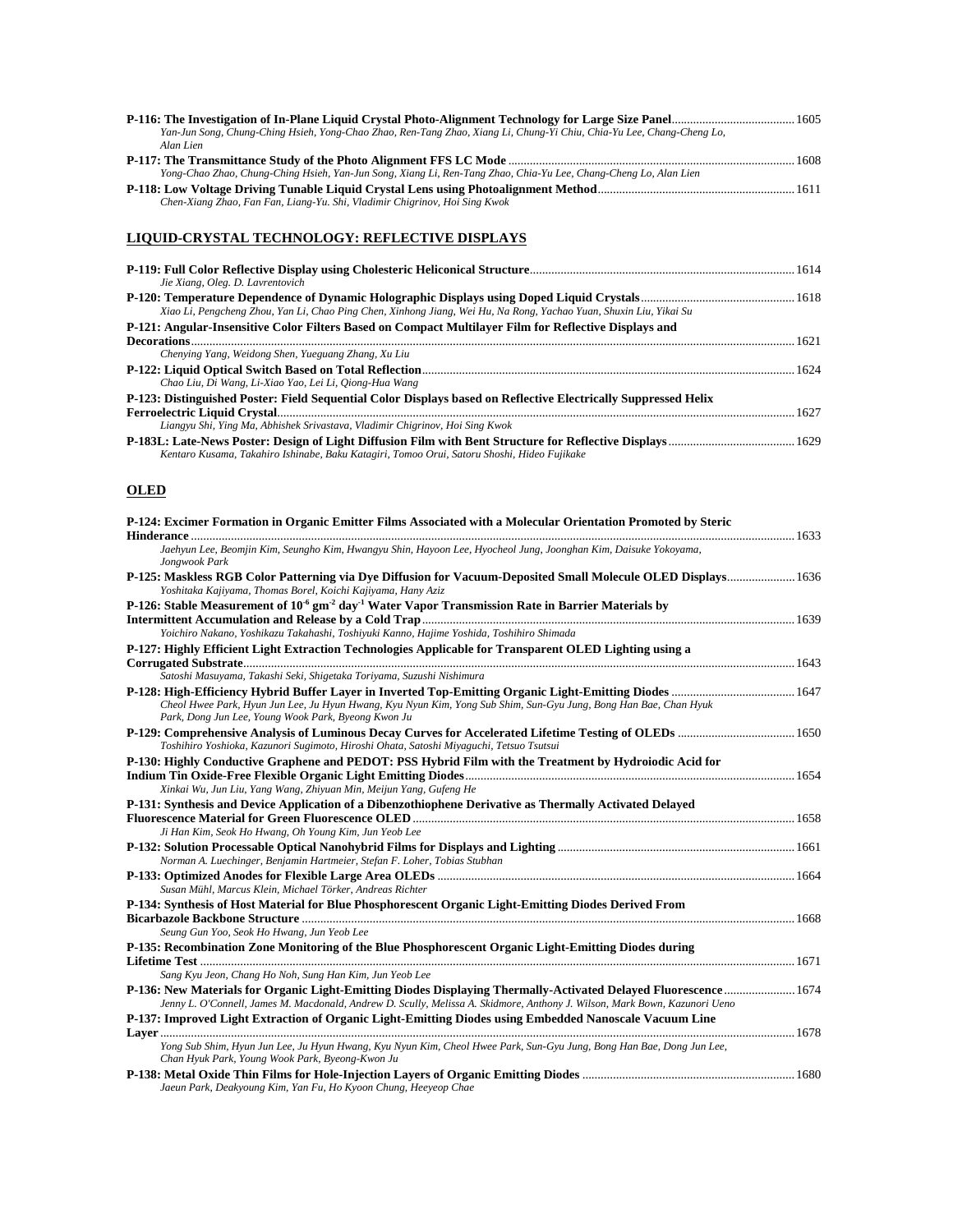| P-139: Improved Power Efficiency of Organic Light-Emitting Diodes using Solution-Processed CuSCN Hole                                                                                                                                                                 |  |
|-----------------------------------------------------------------------------------------------------------------------------------------------------------------------------------------------------------------------------------------------------------------------|--|
| Jiho Sohn, Yongwon Kwon, Changhee Lee                                                                                                                                                                                                                                 |  |
| Kazuhiro Osato, Takao Kobavashi                                                                                                                                                                                                                                       |  |
| Poopathy Kathirgamanathan, Siva Surendrakumar, Seenivasagam Ravichandran, Muttulingam Kumaraverl, Misun Ryu, Jeonggi<br>Kim, Hyo-Min Kim, Jin Jang                                                                                                                    |  |
| P-171L: Late-News Poster: The Control of Optical Properties by Back Cavity Effect in OLEDs with Multi-cathode                                                                                                                                                         |  |
| Akiyoshi Mikami, Shuhei Doi                                                                                                                                                                                                                                           |  |
| P-172L: Late-News Poster: Enhanced Efficiency and Low Haze in Organic Light-Emitting Diodes by Nanoscale                                                                                                                                                              |  |
| Ju Hyun Hwang, Hyun Jun Lee, Yong Sub Shim, Cheol Hwee Park, Sun-Gyu Jung, Kyu Nyun Kim, Young Wook Park, Byeong-<br>Kwon Ju                                                                                                                                          |  |
| Bong Han Bae, Hyun Jun Lee, Ju Hyun Hwang, Kyu Nyun Kim, Yong Sub Shim, Cheol Hwee Park, Sun Gyu Jung, Chan Hyuk<br>Park, Dong Jun Lee, Young Wook Park, Byeong Kwon Ju                                                                                               |  |
| P-174L: Late-News Poster: Optimizing High Efficiency OLEDs Structure Based on Thermally Activated Delayed                                                                                                                                                             |  |
| Chan Hyuk Park, Hyun Jun Lee, Ju Hyun Hwang, Kyu Nyun Kim, Yong Sub Shim, Cheol Hwee Park, Sun-Gyu Jung, Bong Han<br>Bae, Dong Jun Lee, Young Wook Park, Byeong-Kwon Ju                                                                                               |  |
| P-175L: Late-News Poster: High Efficiency Light Extraction from Top-Emitting Organic Light-Emitting Diodes<br>Woo-Young Park, Yongwon Kwon, Changhee Lee, Ki-Woong Whang                                                                                              |  |
| P-176L: Late-News Poster: Deposition and Structuring Processes of a Newly Developed Transparent Amorphous<br>Nobuhiro Nakamura, Toshinari Watanabe, Junghwan Kim, Satoru Watanabe, Eiji Matsuzaki, Yoshitake Toda, Naomichi<br>Miyakawa, Satoru Fujitsu, Hideo Hosono |  |
| P-177L: Late-News Poster: Highly Efficient Inverted OLEDs using A New Transparent Amorphous Oxide                                                                                                                                                                     |  |
| Junghwan Kim, Satoru Watanabe, Eiji Matsuzaki, Nobuhiro Nakamura, Naomichi Miyakawa, Yoshitake Toda, Toshio Kamiya,<br>Hideo Hosono                                                                                                                                   |  |
| Jin-Sheng Lin, Jia-Lun Liou, Chun-Neng Ku, Meng-Hao Chang, Mei-Rurng Tseng                                                                                                                                                                                            |  |
| Longbao Xin, Fengjuan Liu, Szu-Heng Tseng, Chang-Yen Wu, Dongfang Wang, Liangchen Yan, Meili Wang, Guangcai Yuan,<br>Gang Wang                                                                                                                                        |  |

# **PROJECTION**

| P-142: A Method of Chromatic Aberration Compensation in Holography by using Fourier Transform Principle  1723<br>Cui Wang, Di Wang, De-Hong Wang, Oiong-Hua Wang |  |
|------------------------------------------------------------------------------------------------------------------------------------------------------------------|--|
| Kenneth Li                                                                                                                                                       |  |
| Zih-Ying Su, Cheng-Huan Chen, Po-Hung Yao, Wen-Hsun Yang, Wei-Chung Chao, Jian-Jhih Lin, Daniel Wu                                                               |  |
| P-180L: Late-News Poster: Speckle Contrast Reduction with Multi-Projection Units for a MEMS Scanning Laser                                                       |  |
| Shih-Yu Tu, Hoang Yan Lin<br>Kuan-Yu Chen, Yuet-Wing Li, Kuan-Hsu Fan-Chiang, Hung-Chien Kuo, Hsien-Chang Tsai                                                   |  |

# **TOUCH AND INTERACTIVITY**

| Harald Köstenbauer, Dominik Lorenz, Joerg Winkler, Wolfgang Theiss                                 |  |
|----------------------------------------------------------------------------------------------------|--|
|                                                                                                    |  |
| Yuhei Morimoto, Ryota Yoneda, Reiji Hattori                                                        |  |
| P-150L: Late-News Poster: Exploration of Coating and Alignment Methods for Making High-Performance |  |
|                                                                                                    |  |
| Bo-Ru Yang, Gui-Shi Liu, Song-Jia Han, Wu Cao, Hui-Jiuan Chen, Jiangang Lu, Han-Ping D. Shieh      |  |

# **WEARABLE DISPLAYS**

| Chun-Hao Tu, Yu-Hsin Liang, Hsia-Tsai Hsiao, Hsiang-I Peng, Chu-Yu Liu, Ming-Feng Chiang, Yu-Chieh Lin |  |
|--------------------------------------------------------------------------------------------------------|--|
|                                                                                                        |  |